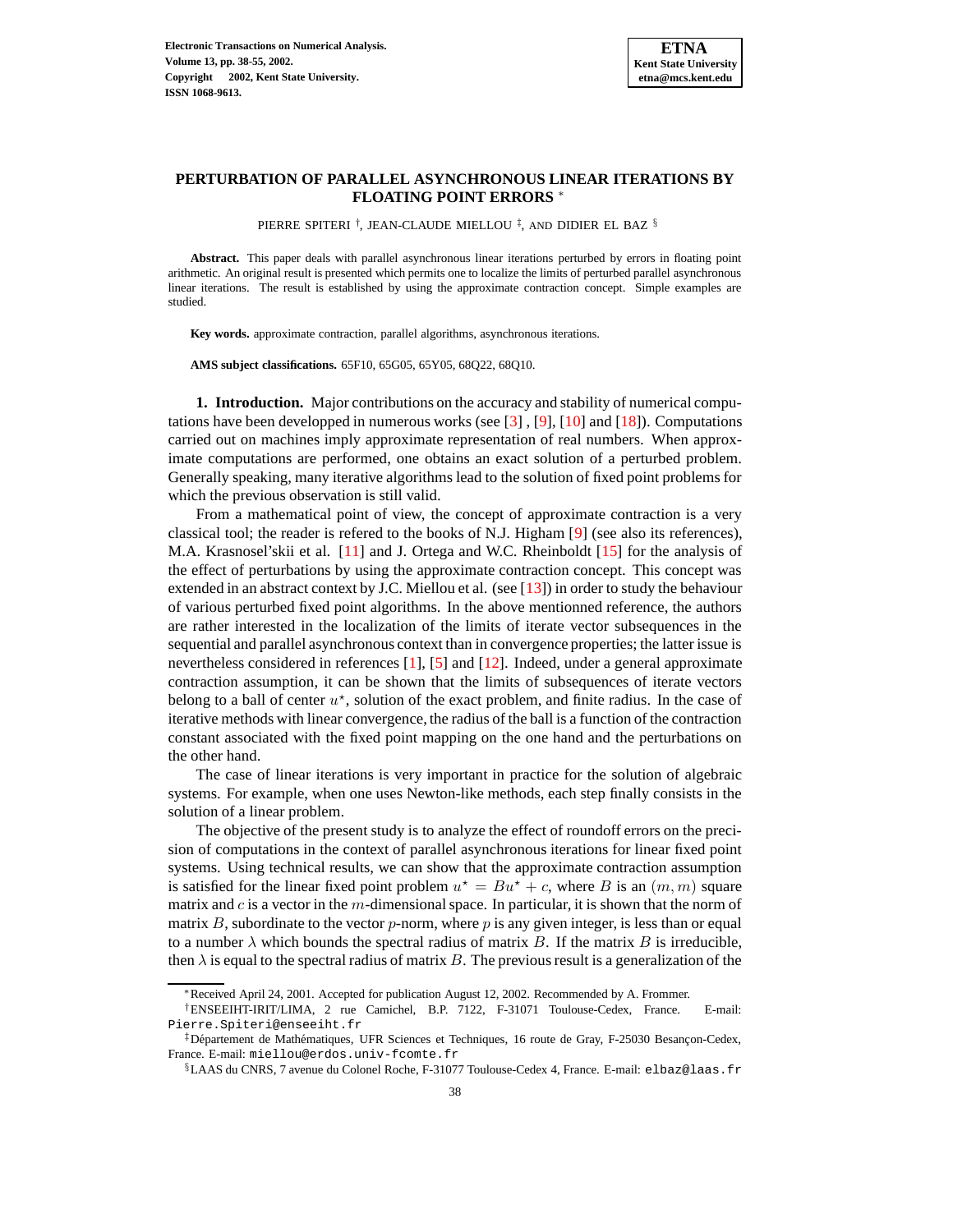**ETNA Kent State University etna@mcs.kent.edu**

classical convexity theorem of Riesz (see [\[16\]](#page-16-10)). Furthermore we note that a linear iteration is carried out on a machine, as a dot product of  $m$  vectors on the one hand and a sum of two real numbers on the other hand. Thus, these arithmetic operations can be viewed as a particular situation of the context studied in the books of N.J. Higham (see [\[9\]](#page-16-1)) and G.H. Golub and C.F. Van Loan (see  $[10]$ ). This allows us to verify the approximate contraction assumption. As a consequence, the effect of roundoff errors can be studied in the case of parallel asynchronous iterations for linear fixed point problems by using the concept of approximate contraction.

Section 2 deals with the perturbation of general fixed point iterative methods in connection with the notion of approximate contraction. Section 3 presents localization results of subsequences of perturbed parallel asynchronous linear iterations. Section 4 proposes original and technical results which allow us to obtain an upper bound of the  $p$ -norm of the matrix B for  $p \in [1,\infty]$ , generalizing the algebraic matricial formulation of the little theorem of Riesz (see  $[16]$ ); note that this result can be used only for successive approximation methods in the sequential context. In the case of parallel asynchronous iterations only the weighted maximum norm permits one to analyze the behaviour of the algorithm (see  $[6]$ ). Thus, only the case where  $p = \infty$  must be considered in the parallel asynchronous context. The previous characterization allows us to obtain, in section 5, the property of approximate contraction for affine mappings. The link with errors arising in floating point arithmetic is developped in section 6 in the case of rounding and chopping and in the context of parallel asynchronous linear iterations. In the last section, various examples for which the matrices  $B$  have nonnormality property are studied (see also [\[4\]](#page-16-12)).

# <span id="page-1-0"></span>**2. Perturbation of fixed point iterative methods in the classical context.**

**2.1. Approximate contraction with respect to an element.** We consider a formalism similar to the nested sets pattern described by D.P. Bertsekas (see [\[2\]](#page-16-13)) and adapted to perturbed fixed point problems in J.C. Miellou et al. (see  $[13]$ ). Let E be a normed vector space. Let us denote by  $v \to ||v||_E$  the norm defined on E and let N be the set of natural numbers. Consider a sequence  $\{E^n\}_{n\in\mathbb{N}}$  of nested closed subsets of E, such that

$$
(2.1) \t\t\t E^{n+1} \subset E^n, \forall n \in \mathbb{N}.
$$

We denote by H the intersection of the subsets  $E<sup>n</sup>$ ; we note that H is also closed.

Let  $\{u^n\}$  be a sequence of E; we denote by  $a(\{u^n\})$  the set, which is possibly empty, of all accumulation points of  $\{u^n\}$ . Let  $T: D(T) \subset E \to E$  be a mapping such that

<span id="page-1-2"></span>(2.2) 
$$
E^0 \subset D(T) \text{ and } T(E^n) \subset E^{n+1}, \forall n \in \mathbb{N}.
$$

Let also  $R(T)$  be the range of T and assume the relative compactness of  $E^0 \cap R(T)$ .

(2.3) If  $u^n \in \overline{E^0 \cap R(T)}$ ,  $\forall n$  then we can extract a convergent subsequence in E,

where  $\overline{E^0 \cap R(T)}$  is the closure of the set  $E^0 \cap R(T)$ . We will denote by  $u^*$  the limit of the subsequence. Moreover, assume that

$$
(2.4) \quad \overset{\circ}{D}(T) \neq \emptyset,
$$

<span id="page-1-1"></span>where  $\hat{D}(T)$  denotes the interior of  $D(T)$ . Assume that

(2.5) 
$$
u^* \in \overset{\circ}{D}(T)
$$
 and  $\exists \delta > 0$  such that the closed ball  $B_E(u^*; \delta) \subset \overset{\circ}{D}(T)$ .

We recall the important concept of an approximately contracting mapping (see  $[11]$ ).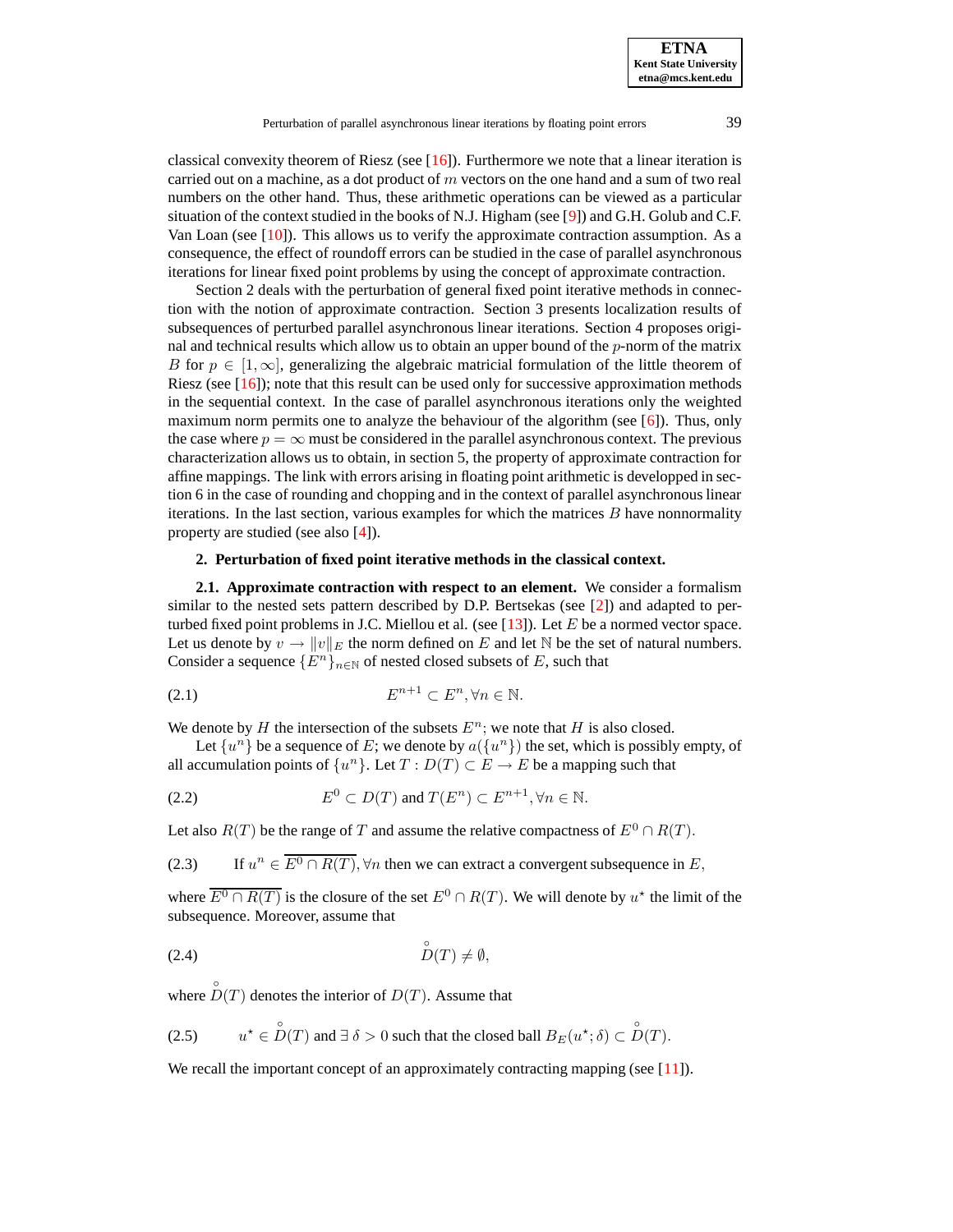<span id="page-2-1"></span>DEFINITION 2.1. *The mapping* T *is approximately contracting (in brief a-contracting)*  $\mathbf{a}$  *with respect to*  $u^*$  *on*  $B_E(u^*; \delta)$ *, if there exists a nonnegative real number*  $\theta$  *and a real constant*  $l \in [0, 1]$  *such that* 

(2.6) 
$$
||u^* - Tv||_E \leq l||u^* - v||_E + \theta, \forall v \in B_E(u^*; \delta),
$$

*where* θ, l *and* δ *satisfy*

$$
\theta \le (1 - l)\delta.
$$

REMARK 1. The number  $\theta$  is the approximation constant related to the perturbation of *the fixed point mapping and* l *is the contraction constant.*

We now recall the following important result (see [\[11\]](#page-16-4), [\[13\]](#page-16-6) and [\[15\]](#page-16-5)).

<span id="page-2-0"></span>THEOREM 2.2. *Let assumptions [\(2.1\)](#page-1-0) to [\(2.5\)](#page-1-1) hold and consider the successive approximation method*

.

$$
(2.8) \t un+1 = T(un), n = 0, 1, ..., u0 \in E0
$$

*Assume that the mapping*  $T$  *is a-contracting with respect to*  $u^*$  *on*  $B_E(u^*; \delta)$ *. Then the iteration* [\(2.8\)](#page-2-0) with  $u^0 \in E^0 = B_E(u^*; \delta)$  generates a sequence  $\{u^n\}$  such that the set a({u <sup>n</sup>}) *satisfies*

(2.9)  $a({u^n}) \neq \emptyset, a({u^n}) \subset B_E(u^{\star}; \delta_{\star}),$ 

*where*

$$
\delta_{\star} = \frac{\theta}{1 - l}.
$$

COROLLARY 2.3. *Assume that the assumptions of Theorem 2.2 hold and consider the particular case where*  $H = \bigcap_{n \in \mathbb{N}} E^n = \{u^*\}$ . *Then*  $a(\{u^n\}) = \{u^*\}$  *is the unique fixed point of the iteration [\(2.8\)](#page-2-0).*

REMARK 2. *The result of Theorem 2.2 measures the maximum distance between the limit of the iterate vector subsequence and the exact solution. The measure depends on the constant*  $(1 - l)$ *. In particular if*  $(1 - l)$  *is small, then*  $\frac{\theta}{1 - l}$  *may not necessarily be small.* 

REMARK 3. *In the case where* T *is a classical contracting fixed point mapping defined*  $\rho$  *on*  $E$ , *i.e.*  $\theta = 0$ , *the set*  $E^n$  *can be naturally chosen as the closed ball of center*  $u^*$  *and radius*  $l^n\|u^\star - u^0\|_E$ , where  $\|u^\star - u^0\|_E$  denotes the distance between  $u^\star$  and  $u^0$  in the space E. Let *us* note that in this case we have  $\lim_{n\to\infty}(\text{diam}(E_n))=0$ , where  $\text{diam}(E_n)$  is the diameter *of* E<sup>n</sup> *and the assumption [\(2.3\)](#page-1-2) is not necessary in the statement of Corollary 2.3.*

Let us consider the product space  $E = \mathbb{R}^m$  and denote by  $v \to ||v||_E$ , the norm defined on  $E$ . Assume that the approximate contraction assumption  $(2.6)$  holds for the mapping T. Suppose that in [\(2.6\)](#page-2-1)  $v = u^n$ , where  $\{u^n\}$  is the sequence produced by the successive approximation method  $(2.8)$ . Then we easily obtain the following estimation

$$
||u^* - u^n||_E \le l^n ||u^* - u^0||_E + (l^{n-1} + \dots + l + 1) \theta,
$$

which can be written as follows

(2.10) 
$$
\|u^* - u^n\|_E \le l^n \|u^* - u^0\|_E + \left(\frac{1 - l^n}{1 - l}\right) \theta.
$$

Thus, we can define a sequence  $\{E^n\}_{n\in\mathbb{N}}$  of nested closed subsets

$$
E^{n} = B_{E} \left( u^{\star}; l^{n} \| u^{\star} - u^{0} \|_{E} + \left( \frac{1 - l^{n}}{1 - l} \right) \theta \right).
$$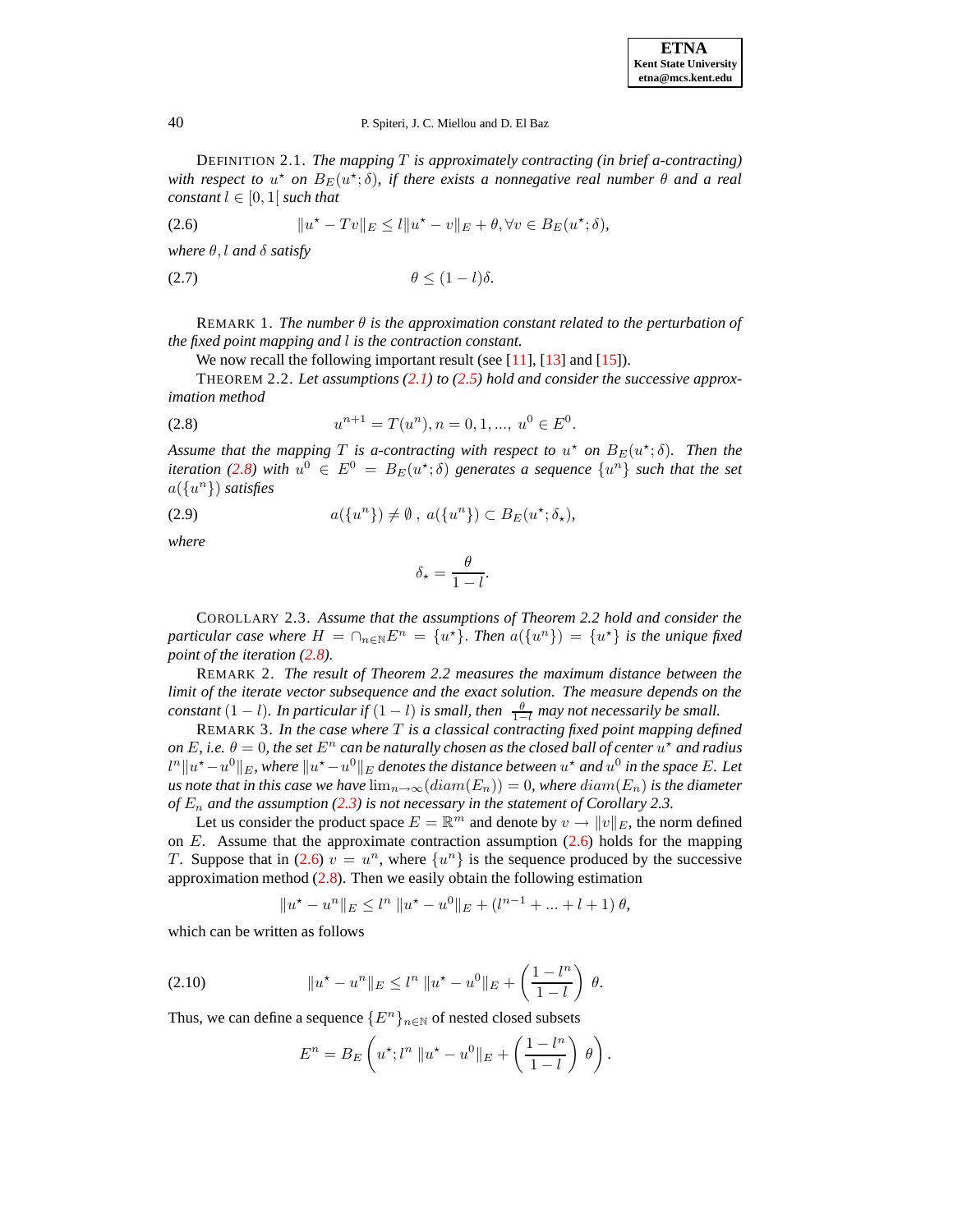| <b>ETNA</b>                  |  |  |  |  |
|------------------------------|--|--|--|--|
| <b>Kent State University</b> |  |  |  |  |
| etna@mcs.kent.edu            |  |  |  |  |

<span id="page-3-0"></span>Perturbation of parallel asynchronous linear iterations by floating point errors 41

**2.2. Perturbation of a fixed point mapping.** From a numerical point of view, the above mentioned mapping  $T$  generally results from a perturbation or an approximation, of a mapping  $\overline{T}$ :  $D(\overline{T}) \subset E \to E$ , with fixed point u<sup>\*</sup>. Assume that the exact mapping  $\overline{T}$  is contracting with respect to  $u^*$  in E, i.e.,

(2.11) 
$$
\|\bar{T}v - u^*\|_E \le l \|u^* - v\|_E, \forall v \in E.
$$

<span id="page-3-2"></span>If we make the additional assumption that the error of approximation  $||Tv - \bar{T}v||_E$  is proportional to  $||Tv||_E$ , i.e.,

(2.12) 
$$
||Tv - \bar{T}v||_E \leq \tau ||\bar{T}v||_E, \tau > 0, \forall v \in E,
$$

then by the triangle inequality we have

<span id="page-3-1"></span>
$$
||Tv - \bar{T}v||_E \le \tau ||\bar{T}v - u^*||_E + \tau ||u^*||_E, \forall v \in E,
$$

and it follows from [\(2.11\)](#page-3-0) that

(2.13) 
$$
||Tv - \bar{T}v||_E \leq \tau l||u^* - v||_E + \theta_* , \forall v \in E,
$$

where  $\theta_{\star} = \tau ||u^{\star}||_E$ . Thus, by the triangle inequality, we obtain

<span id="page-3-3"></span>
$$
||Tv - u^*||_E \le ||Tv - \bar{T}v||_E + ||\bar{T}v - u^*||_E, \forall v \in E,
$$

and it follows from  $(2.11)$  and  $(2.13)$  that we have

(2.14) 
$$
||Tv - u^*||_E \le (1+\tau)l||u^* - v||_E + \theta_* , \forall v \in E,
$$

and if  $(1 + \tau)l < 1$ , then the mapping T is a-contracting with respect to  $u^*$  in E. REMARK 4. *It follows that the constant* τ *must satisfy*

$$
\tau < \frac{1-l}{l}.
$$

REMARK 5. *In some contexts such as the study of roundoff errors, the inequality [\(2.12\)](#page-3-2) is not easy to use. In the sequel, we will introduce an analogous assumption well adapted to our context of study by using a vectorial norm concept (see Remark 7).*

**2.3. The case where** R(T) **is finite.** Let us consider the situation where the range of T,  $R(T)$  is finite. Such a situation can occur, for example, when one uses computers since the set of floating point numbers is then finite. In this case, Theorem 2.2 leads to the following result (see  $[13]$ ).

THEOREM 2.4. *Let assumptions [\(2.1\)](#page-1-0) to [\(2.5\)](#page-1-1) hold, assume that the range of* T *is finite and consider the successive approximation* method [\(2.8\)](#page-2-0). Then, there exists an index  $n_0$  *such that for*  $n \ge n_0$ ,  $u^n \in H$ *. Moreover if*  $H = \{u^*\}$ *, then for*  $n \ge n_0$ ,  $u^n = u^*$ *.* 

More generally we obtain the following result.

THEOREM 2.5. Let assumptions  $(2.1)$  to  $(2.5)$  hold. If  $R(T)$  is finite, then there exists an integer  $n_0$  such that  $\forall n \geq n_0$ ,  $u^n \in H = B_E(u^*; \frac{\theta}{1-l}).$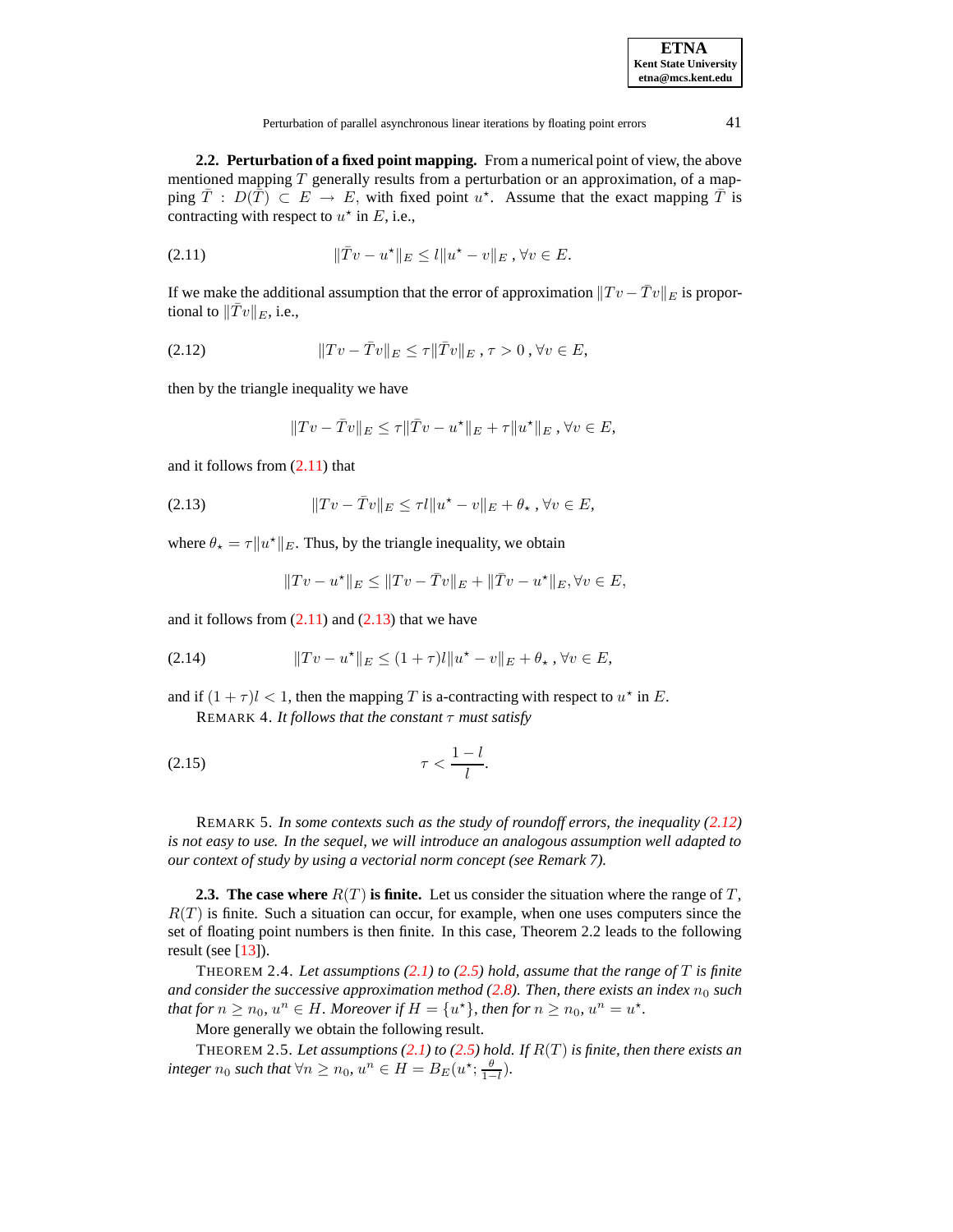**3. Perturbation of parallel asynchronous iterations.** For simplicity, let us consider a positive integer  $\alpha$  and  $\alpha$  normed vector spaces  $E_i$ ,  $i = 1, ..., \alpha$ . Let  $|\cdot|_i$  be the norm defined on  $E_i$  and let us consider also the product space  $E$  such that

$$
E = \prod_{i=1}^{\alpha} E_i.
$$

 $E$  is also a normed vector space. In the sequel we will consider the weighted maximum norm (see [\[1\]](#page-16-7), [\[6\]](#page-16-11), [\[8\]](#page-16-14) and [\[12\]](#page-16-9)):

$$
||u||_{e,\infty} = \max_{1 \leq i \leq \alpha} \left( \frac{|u_i|_i}{e_i} \right),
$$

where e is a positive vector, with  $e_i > 0$ ,  $i = 1, 2, ..., \alpha$  and  $u \in E$  is decomposed as follows

$$
u = (u_1, ..., u_\alpha)
$$
, with  $u_i \in E_i$ ,  $i = 1, 2, ..., \alpha$ .

Then T being a mapping from  $D(T) \subset E$  into E, we decompose this mapping accordingly

$$
T(u) = (T_1(u), ..., T_{\alpha}(u)), \text{ with } T_i(u) \in E_i, i = 1, 2, ..., \alpha.
$$

<span id="page-4-2"></span>Let us consider an initial guess  $u^0 \in D(T)$  and the asynchronous iterative sequence  $\{u^n\}$  defined by

(3.1) 
$$
u_i^{n+1} = \begin{cases} T_i(\dots, u_j^{s_j(n)}, \dots), \forall i \in J(n), \\ u_i^n, \forall i \notin J(n), \end{cases}
$$

where  $J = \{J(n)\}_{n \in \mathbb{N}}$  is a sequence of non empty subsets of  $\{1, 2, ..., \alpha\}$  denoting the subsets of indices of the components updated at the  $n$ -th iteration,

<span id="page-4-0"></span>
$$
S = \{s_1(n), s_2(n), ..., s_{\alpha}(n)\}_{n \in \mathbb{N}},
$$

is a sequence of elements of  $\mathbb{N}^{\alpha}$ , and J, S satisfy

(3.2) 
$$
\forall i \in \{1, 2, ..., \alpha\}, \text{ the set } \{n \in \mathbb{N} \mid i \in J(n)\} \text{ is infinite,}
$$

<span id="page-4-1"></span>(3.3) 
$$
\forall i \in \{1, 2, ..., \alpha\}, \forall n \in \mathbb{N}, s_i(n) \leq n,
$$

(3.4) 
$$
\forall i \in \{1, 2, ..., \alpha\}, \lim_{n \to \infty} s_i(n) = +\infty.
$$

According to a result of J.C. Miellou, P. Cortey-Dumont, and M. Boulbrachêne (see [\[13\]](#page-16-6)), we can deduce the following result

THEOREM 3.1. *The assumptions and notations being the same as in Theorem 2.2, let* E be normed by  $\|\cdot\|_{e,\infty}$ . Let assumption [\(2.6\)](#page-2-1) hold with respect to the previous norm. If *assumptions [\(3.2\)](#page-4-0) to [\(3.4\)](#page-4-1) are satisfied, then*

*1*- *for* all  $u^0 \in B_E(u^*; \delta)$ , the asynchronous iterations [\(3.1\)](#page-4-2) are well defined, 2- with  $a({u^n})$  *being the set of the limits of the subsequences of*  ${u^n}$ *, one has*  $a({u^n}) \neq$  $\emptyset$  and  $a({u<sup>n</sup>}) \subset H = B_E(u^*; \delta_*)$ , defined by

(3.5) 
$$
B_E(u^{\star}; \delta_{\star}) = B_E\left(u^{\star}; \frac{\theta}{1-l}\right) = \prod_{i=1}^{\alpha} B_{E_i}\left(u_i^{\star}; e_i \frac{\theta}{1-l}\right),
$$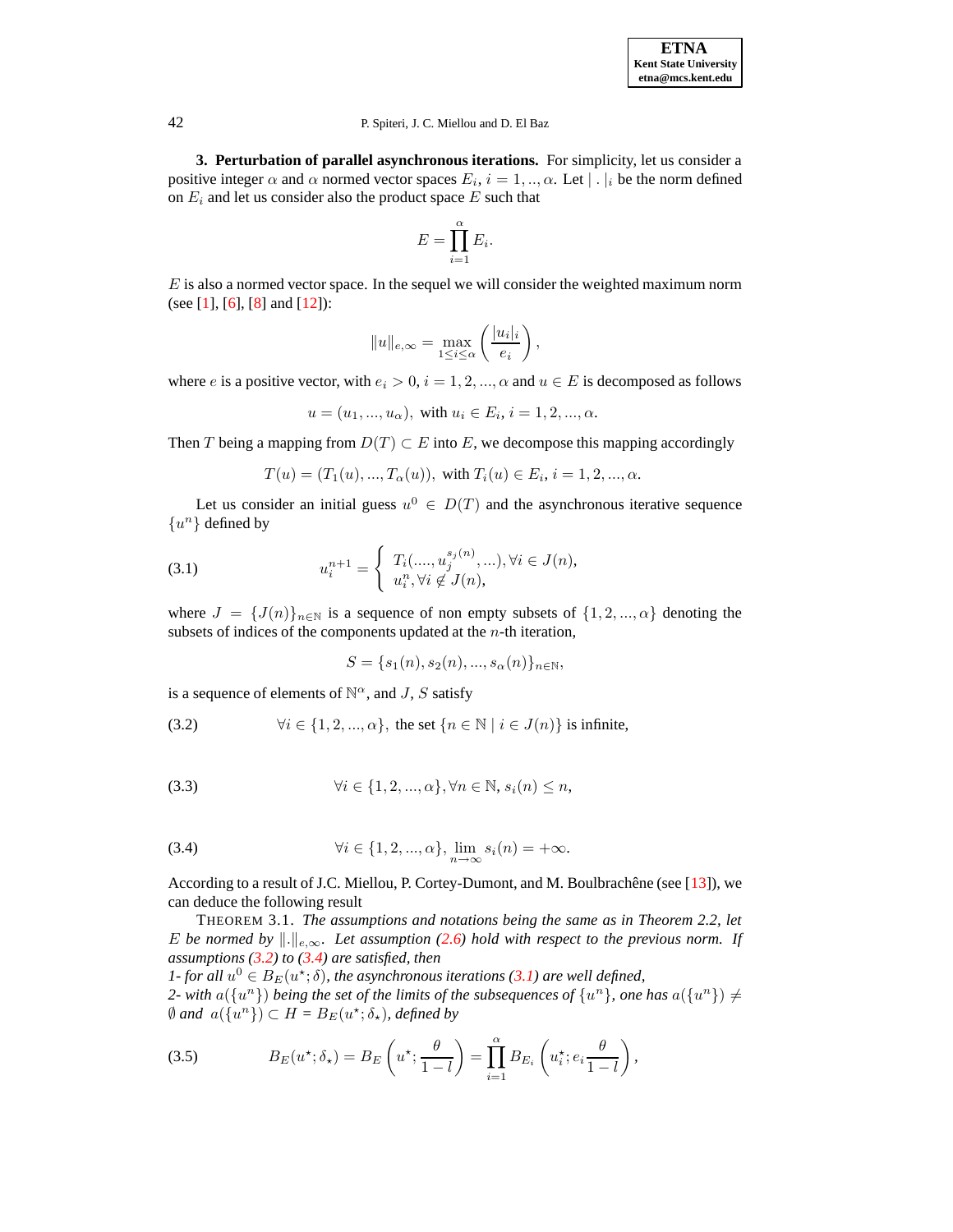*where l is the contraction constant and*  $\theta$  *is the approximation constant.* 

*3-* If morever  $R(T)$  is finite, then there exists an integer  $n^0$ , such that for any  $n \geq n^0$ ,  $u^n \in B_E(u^{\star}; \delta_{\star}).$ 

The case of perturbation of iterative methods with linear convergence is one of the most important cases. This situation occurs, particularly, in the case of linear asynchronous iterations where  $T(u) = Bu + c$ . With respect to linear convergence, we can deduce the following result.

COROLLARY 3.2. *The assumptions and notations being the same as in Theorem 3.1, with*  $\bar{T}(u) = Bu + c$  *and the perturbation*  $T$  *of*  $\bar{T}$  *being a-contractant with respect to an element, in the sense of Definition 2.1. Then assertions 1 to 3 of Theorem 3.1 are true.*

### **4. Preliminary mathematical results.**

<span id="page-5-2"></span>**4.1. A finite dimensional weighted norm form of Riesz's convexity theorem.** Let B be a nonnegative  $(m, m)$  real matrix. Assume that there exist a nonnegative constant  $\lambda$  and two vectors denoted by  $e$  and  $e^*$ , both of which have all their components strictly positive and such that

<span id="page-5-1"></span>(4.1) 
$$
Be \leq \lambda e \text{ and } B^t e^{\star} \leq \lambda e^{\star}.
$$

Assume that the space  $\mathbb{R}^m$  is normed by

(4.2) 
$$
||x||_{ee^{\star},p} = \left[\sum_{i=1}^{m} e_i e_i^{\star} \frac{|x_i|^p}{e_i^p}\right]^{\frac{1}{p}}.
$$

REMARK 6. *Consider also the weighted maximum norm defined by*

(4.3) 
$$
||x||_{e,\infty} = \max_{1 \leq i \leq m} \left( \frac{|x_i|}{e_i} \right).
$$

*Let* j *be the index such that*

<span id="page-5-0"></span>
$$
\frac{|x_j|}{e_j} = ||x||_{e,\infty}.
$$

*Then, it can be noted that*

$$
(e_j e_j^*)^{\frac{1}{p}} \|x\|_{e,\infty} \le \|x\|_{ee^*,p} \le \left(\sum_{i=1}^m e_i e_i^*\right)^{\frac{1}{p}} \|x\|_{e,\infty}, \forall x \in \mathbb{R}^m.
$$

*Thus*

$$
\lim_{p \to \infty} ||x||_{ee^{\star},p} = ||x||_{e,\infty}, \forall x \in \mathbb{R}^m.
$$

*Consequently, in the sequel, the use of norms [\(4.3\)](#page-5-0) and [\(4.2\)](#page-5-1) for every*  $p \in [1, \infty)$  *leads us to consider the set*  $[1, \infty]$  *for simplicity of presentation.* 

LEMMA 4.1. Assume that the space  $\mathbb{R}^m$  is normed by the weighted maximum norm [\(4.3\)](#page-5-0) *and that assumption [\(4.1\)](#page-5-2) holds. Then the subordinate matrix norm associated with the scalar norm [\(4.3\)](#page-5-0) satisfies:*

$$
||B||_{e,\infty} \leq \lambda.
$$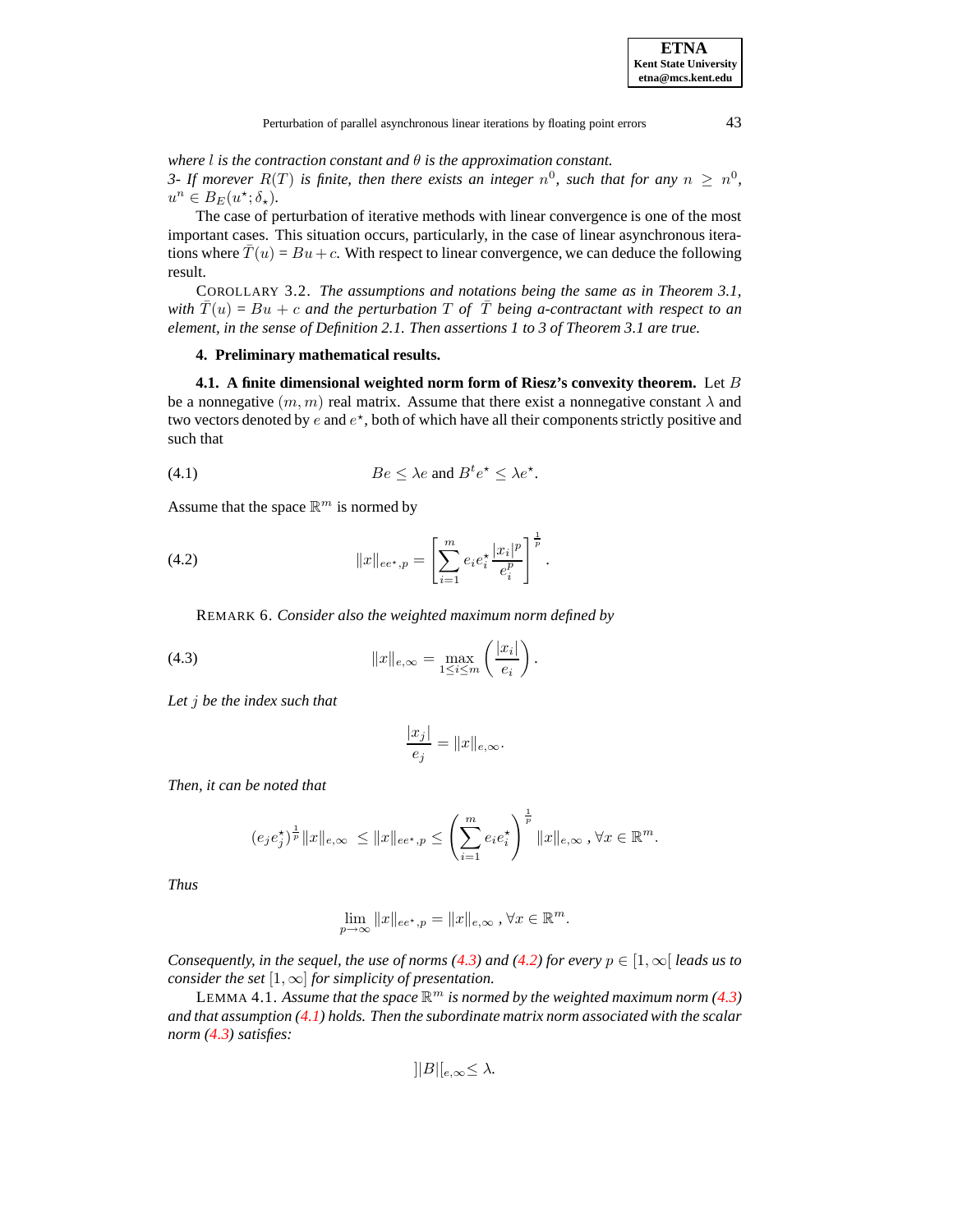*Proof.* See [\[7\]](#page-16-15), Lemma 2.1 and Proposition 1 of [\[12\]](#page-16-9) in a general context of vectorial norms.

LEMMA 4.2. *Under assumption [\(4.1\)](#page-5-2), the subordinate matrix norm associated with the scalar norm [\(4.2\)](#page-5-1) satisfies*

<span id="page-6-1"></span><span id="page-6-0"></span>
$$
||B||_{ee^{\star},p} \leq \lambda, \forall p \in [1,\infty].
$$

*Proof.* Let us note first that the assumption  $(4.1)$  implies

(4.4) 
$$
Be \le (\lambda + \epsilon)e \text{ and } B^t e^* \le (\lambda + \epsilon)e^*, \forall \epsilon > 0.
$$

Then, whatever  $\epsilon > 0$ , there exists  $\beta(\epsilon) > 0$ , such that

(4.5) 
$$
B_{\beta}e = (B + \beta A)e \le (\lambda + \epsilon)e
$$
,  $B_{\beta}^t e^* = (B^t + \beta A)e^* \le (\lambda + \epsilon)e^*, \forall \beta \in ]0, \beta(\epsilon)],$ 

where the entries of the matrix  $A$  are all equal to one; indeed by  $(4.1)$  and  $(4.4)$ , we can take  $\beta(\epsilon) = \frac{\epsilon}{m}$ . Let us denote by  $\tilde{b}_{ij} = b_{ij} + \beta$ , the entries of the matrix  $B_{\beta}, \forall \beta \in ]0, \beta(\epsilon)]$ . Note that  $\tilde{b}_{ij} > 0$ . Let  $\mu_i$  be defined by

$$
\mu_i = \frac{\sum_{j=1}^m \tilde{b}_{ij} e_j}{e_i}.
$$

For all i and j, the real numbers  $\tilde{b}_{ij}$  being strictly positive, then  $\mu_i$  is also strictly positive. Then [\(4.5\)](#page-6-1) implies  $0 < \mu_i < \lambda + \epsilon$ . Let  $t_{ij}$  be defined by

$$
t_{ij} = \frac{\tilde{b}_{ij} e_j}{\mu_i e_i}.
$$

Then

$$
\sum_{j=1}^m t_{ij} = 1
$$
 and  $0 < t_{ij}$ .

We have

$$
e_i \left| \frac{\sum_{j=1}^m \tilde{b}_{ij} x_j}{\mu_i e_i} \right|^p \leq e_i \left| \sum_{j=1}^m t_{ij} \frac{|x_j|}{e_j} \right|^p, \forall x \in \mathbb{R}^n.
$$

 $|x_j|$  being  $\geq 0$ , by the convexity of the mapping  $y \to y^p$ ,  $(y \geq 0)$  we finally obtain

<span id="page-6-2"></span>
$$
e_i \left| \frac{\sum_{j=1}^m \tilde{b}_{ij} x_j}{\mu_i e_i} \right|^p \leq e_i \left| \sum_{j=1}^m t_{ij} \frac{|x_j|}{e_j} \right|^p \leq e_i \sum_{j=1}^m t_{ij} \frac{|x_j|^p}{e_j^p} = \frac{1}{\mu_i} \sum_{j=1}^m \tilde{b}_{ij} e_j \frac{|x_j|^p}{e_j^p}.
$$

The previous inequality implies

(4.6) 
$$
e_i \frac{\sum_{j=1}^m \tilde{b}_{ij} x_j|^p}{e_i^p} \le \mu_i^{p-1} \sum_{j=1}^m \tilde{b}_{ij} e_j \frac{|x_j|^p}{e_j^p}.
$$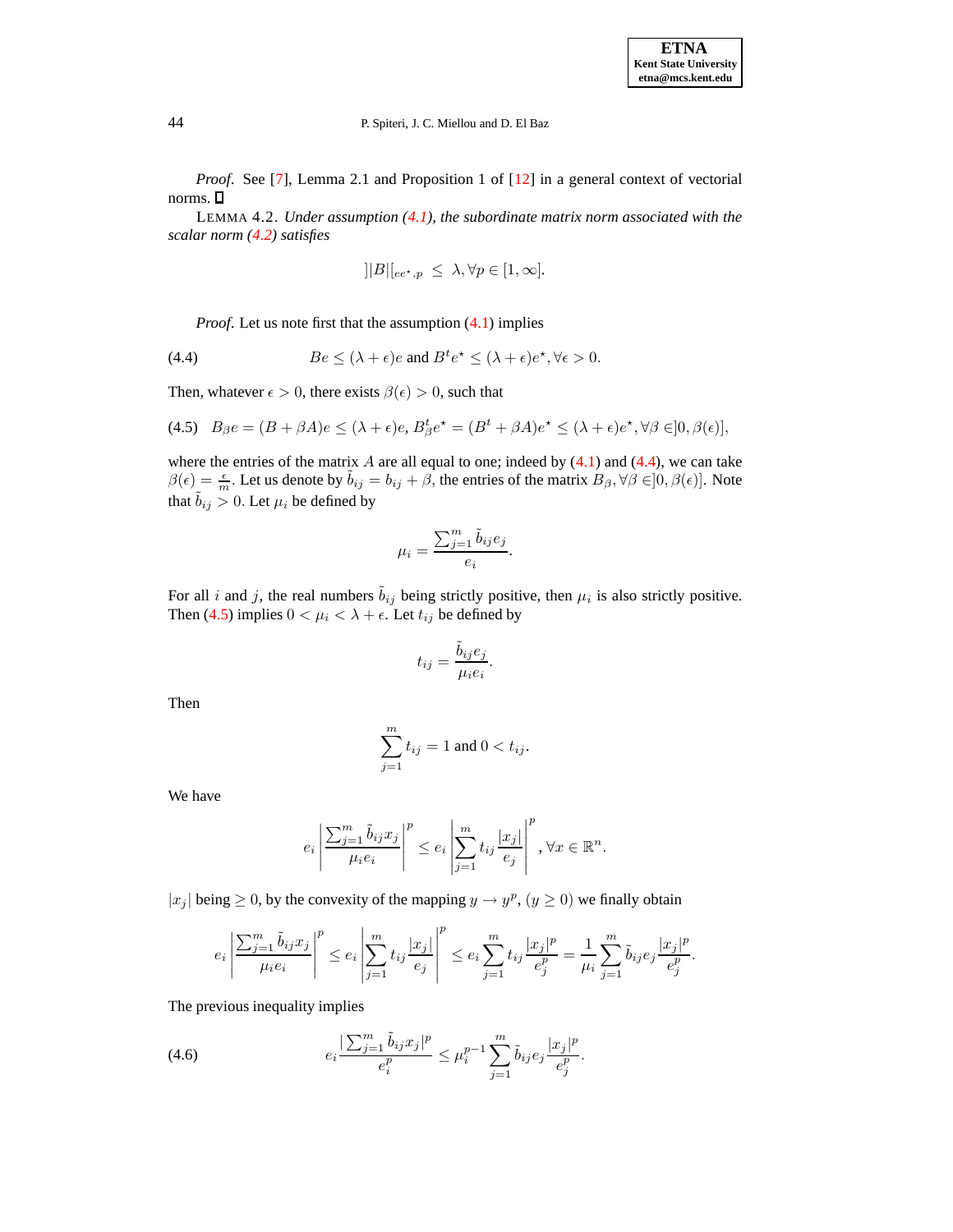It follows from [\(4.5\)](#page-6-1) that

$$
\sum_{i=1}^{m} \tilde{b}_{ij} e_i^{\star} \leq (\lambda + \epsilon) e_j^{\star} .
$$

Thus, by multiplying the first term of inequality [\(4.6\)](#page-6-2) by  $e_i^*$ , and adding for all i and also by Thus, by inditiplying the first term of mequality (4.0) by  $e_i$ , and adding for all *t* and also by taking into account that  $\mu_i^{p-1} \le (\lambda + \epsilon)^{p-1}$  we finally obtain for all  $\beta$ , such that  $0 < \beta \le$  $\beta(\epsilon) < \epsilon$ ,

$$
\sum_{i=1}^m e_i^{\star} e_i \frac{|\sum_{j=1}^m \tilde{b}_{ij} x_j|^p}{e_i^p} = \sum_{i=1}^m e_i^{\star} e_i \frac{|\sum_{j=1}^m (b_{ij} + \beta) x_j|^p}{e_i^p} \leq (\lambda + \epsilon)^p \sum_{j=1}^m e_j^{\star} e_j \frac{|x_j|^p}{e_j^p}.
$$

If now the real number  $\epsilon \to 0$ , then  $\lim_{\epsilon \to 0} \beta(\epsilon) = 0$ . Thus, by the continuity with respect to  $\epsilon$  of  $\beta(\epsilon)$ , we can pass to the limit and finally get

$$
\sum_{i=1}^m e_i^\star e_i \frac{|\sum_{j=1}^m b_{ij}x_j|^p}{e_i^p} \leq \lambda^p \sum_{j=1}^m e_j^\star e_j \frac{|x_j|^p}{e_j^p},
$$

and the lemma is true.  $\square$ 

**4.2. Some results related to Perron-Frobenius theory.** The matrix B being reducible or irreducible, for all real number  $\beta$  let us associate the irreducible matrix  $B_{\beta} = B + \beta A$ . Let us also consider the respective strictly positive eigenvectors  $e_{\beta}$  and  $e_{\beta}^{\star}$ , respectively, of the irreducible matrices  $B_{\beta}$  and  $B_{\beta}^{t}$ , respectively, associated with the eigenvalue equal to the spectral radius  $\rho(B_\beta)$  of  $B_\beta$ . The matrix  $B_\beta$  being an irreducible positive matrix, then according to the Perron-Frobenius Theorem

(4.7) 
$$
\forall \epsilon > 0, \exists \beta(\epsilon) > 0, \text{ such that } \forall \beta \in ]0, \beta(\epsilon)], \rho(B) \le \rho(B_{\beta}) \le \rho(B) + \epsilon.
$$

We have the following result

**PROPOSITION 4.3.** *For all*  $\epsilon > 0$  *there exists*  $\beta(\epsilon)$  *such that for all*  $\beta \in ]0, \beta(\epsilon)]$ *, if we* consider the weighted norms  $\| \, . \, \|_{e_{\beta}e_{\beta}^{\star},p}$ , defined in [\(4.2\)](#page-5-1) in which we substitute the vectors  $e$ and  $e^{\star}$ , *respectively* by  $e_{\beta}$  and  $e_{\beta}^{\star}$ ; *then for* all  $p \in [1, \infty]$ , *the nonnegative matrix* B *satisfies* 

<span id="page-7-2"></span><span id="page-7-1"></span><span id="page-7-0"></span>
$$
||B||_{e_{\beta}e_{\beta}^{\star},p} \leq \rho(B) + \epsilon, \forall p \in [1,\infty].
$$

*Proof.* As previously said, for any real number  $\beta > 0$ , the matrix  $B_\beta$  is positive and irreducible; thus, whatever the real number  $\beta > 0$ ,

(4.8)  $B_{\beta}e_{\beta} = Be_{\beta} + \beta Ae_{\beta} = \rho(B_{\beta})e_{\beta}$ , with for example  $||e_{\beta}||_2 = 1$ ,

where  $||e_{\beta}||_2$  denotes the Euclidean norm. According to the Perron-Frobenius Theorem

(4.9) 
$$
e_{\beta} > 0
$$
 and moreover  $0 < \beta_1 < \beta_2$  involves  $0 \le \rho(B) < \rho(B_{\beta_1}) < \rho(B_{\beta_2})$ .

By [\(4.8\)](#page-7-0) and the compactness of the unit sphere of  $\mathbb{R}^m$ , let us extract a convergent sequence  $e_{\beta_i} \rightarrow e_0$  when  $\beta_i \searrow 0$ , where  $\beta_i \searrow 0$  denotes a decreasing sequence of scalars which converges to zero; by the closedness of the cone of vectors of  $\mathbb{R}^m$  with nonnegative components and also by the closedness of the unit sphere of  $\mathbb{R}^m$ ,  $e_0 > 0$ ,  $||e_0||_2 = 1$  and  $B_{\beta_i}e_{\beta_i} = Be_{\beta_i} + \beta_i Ae_{\beta_i} \rightarrow Be_0$ . Moreover [\(4.9\)](#page-7-1) implies that

(4.10) 
$$
\rho(B_{\beta_i}) \searrow \rho^{\star} \ge \rho(B) \text{ if } i \to \infty,
$$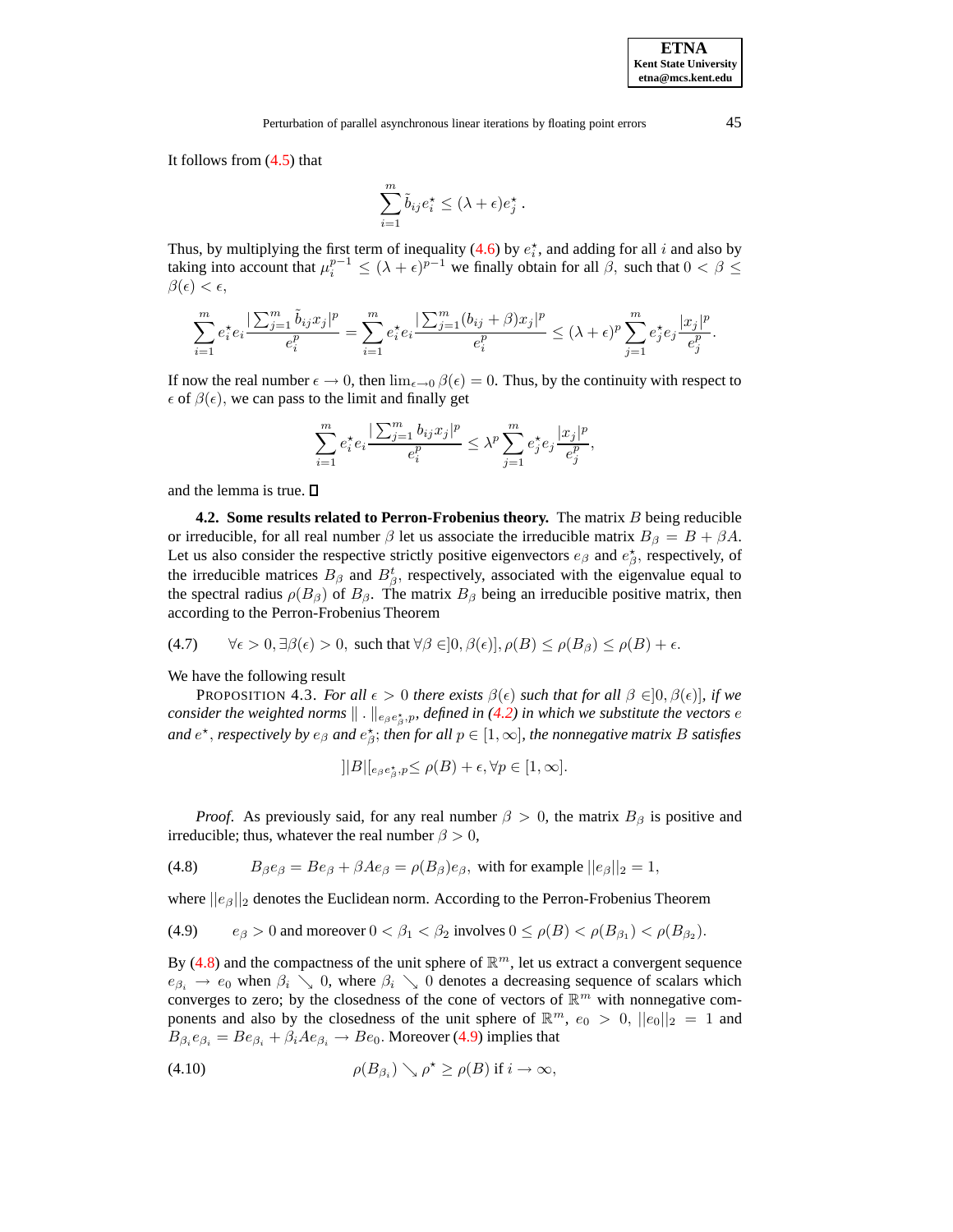<span id="page-8-1"></span>and also  $\rho(B_\beta) \searrow \rho^* \ge \rho(B)$  when  $\beta \searrow 0$ . Thus, the corresponding right hand side of [\(4.8\)](#page-7-0) satisfies the convergence property  $\rho(B_{\beta_i})e_{\beta_i} \to \rho^*e_0$ , when  $\beta_i \searrow 0$ . Therefore, passing to the limit in [\(4.8\)](#page-7-0) is possible in order to obtain  $Be_0 = \rho^* e_0$ , which means that  $e_0 \neq 0$  is an eigenvector of the matrix B, which implies that  $\rho^* \le \rho(B)$ . Thus, according to [\(4.10\)](#page-7-2) we obtain

<span id="page-8-0"></span>
$$
\rho^* = \rho(B).
$$

Moreover from [\(4.8\)](#page-7-0) we get

$$
(4.12) \tBe_{\beta} \leq \rho(B_{\beta})e_{\beta}.
$$

Let us consider now the transpose  $B^t_\beta$  of the matrix  $B_\beta$ . The matrix  $B^t_\beta$  is also positive and irreducible. By a similar way, a strictly positive eigenvector  $e^*_{\beta}$  is associated with  $B^t_{\beta}$ , such that  $B_{\beta}^t e_{\beta}^* = (B^t + \beta A)e_{\beta}^* = \rho(B_{\beta})e_{\beta}^*$ . Therefore  $B^t e_{\beta}^* \leq \rho(B_{\beta})e_{\beta}^*$ , which together with [\(4.12\)](#page-8-0), allows us to use the result of Lemma 4.2 with  $\lambda = \rho(B_\beta)$ . Since by [\(4.10\)](#page-7-2), [\(4.11\)](#page-8-1) and  $(4.12)$ , assumption  $(4.1)$  is satisfied, the proof is complete.  $\square$ 

The following result follows from the Perron-Frobenius Theorem.

COROLLARY 4.4. *Assume that the matrix* B *is non-negative and irreducible; then*

<span id="page-8-3"></span>
$$
]|B|[_{ee^\star,p}=\rho(B),\,\forall p\in[1,\infty],
$$

*where*  $\rho(B)$  *is the spectral radius of matrix B.* 

<span id="page-8-6"></span>**5. Approximate contraction for linear parallel asynchronous iterations.** We consider now the case where  $B \in L(\mathbb{R}^m)$  is not necessarily nonnegative and  $c \in \mathbb{R}^m$ . Consider the affine mapping

$$
(5.1) \t\t \bar{T}v = Bv + c.
$$

Let T be the perturbation of the mapping  $\overline{T}$ ; in practice T is the floating point realisation of the mapping  $T$  on a computer.

LEMMA 5.1. Let  $|B| = (|b_{ij}|)$  and assume that

<span id="page-8-2"></span>
$$
\rho(|B|) < 1,
$$

*and*

<span id="page-8-4"></span>(5.3) 
$$
q(Tv - \overline{T}v) \leq \tau(|B|q(v) + q(c)), \forall v \in \mathbb{R}^m,
$$

*where* q(.) *is the vectorial norm defined by*

(5.4) 
$$
q(v) = (|v_1|, ..., |v_i|, ..., |v_m|),
$$

*and*  $\tau$  *is a positive real number. Then the following inequality holds* 

$$
(5.5) \qquad q(Tv - u^*) \le (1 + \tau) |B|q(v - u^*) + \tau \left(\sum_{k=0}^{\infty} |B|^k\right) q(c), \forall v \in \mathbb{R}^m.
$$

*Proof*. First of all,

<span id="page-8-5"></span>
$$
q(\overline{T}v - u^*) = q(B(v - u^*)), \forall v \in \mathbb{R}^m.
$$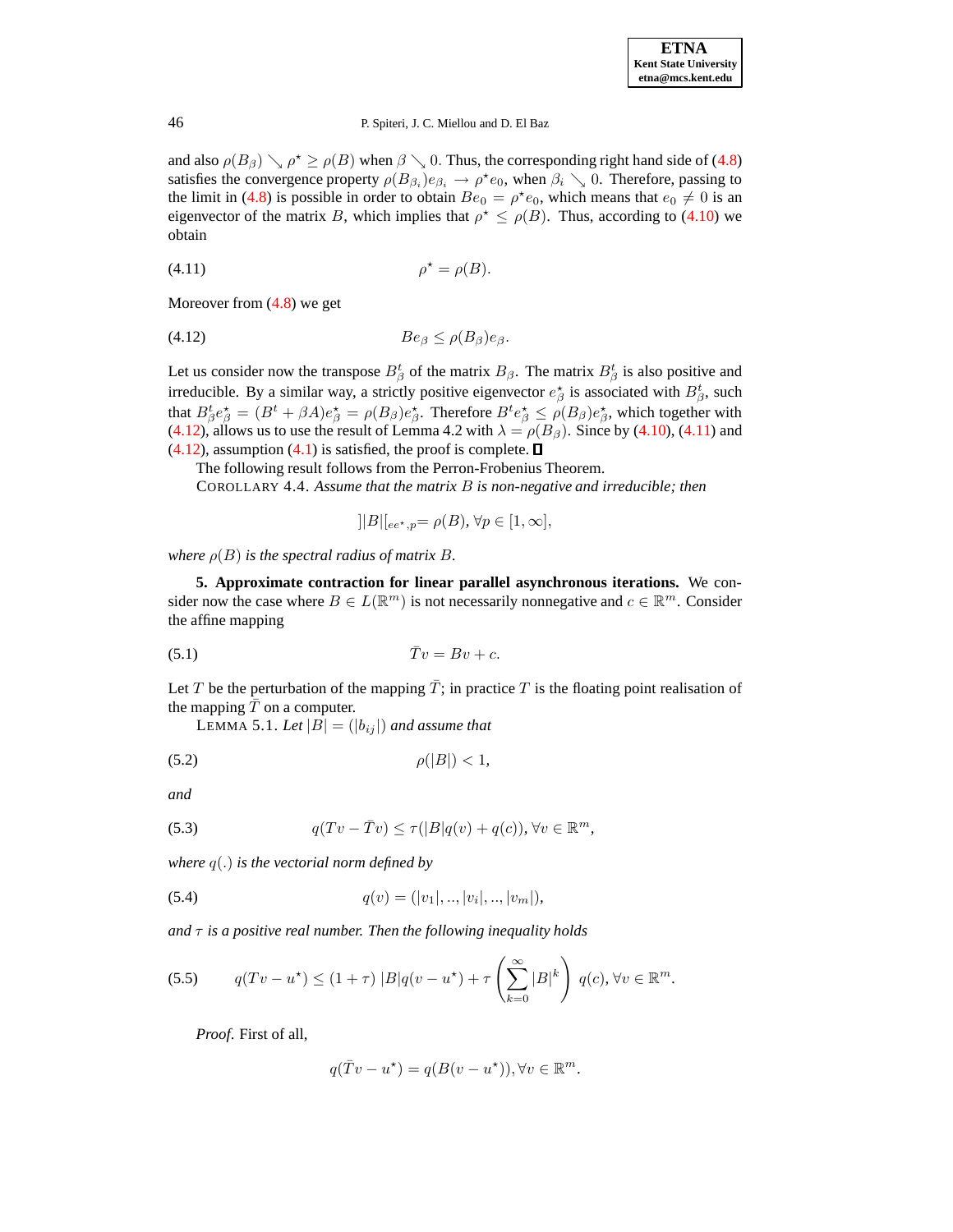<span id="page-9-0"></span>Since the components of the vectorial norm are the absolute values of the components of the vector  $B(v - u^*)$ , the previous equation leads to

<span id="page-9-1"></span>(5.6) 
$$
q(\overline{T}v - u^*) \le |B|q(v - u^*), \forall v \in \mathbb{R}^m.
$$

Furthermore, from the triangle inequality we obtain

(5.7) 
$$
q(Tv - u^*) \leq q(Tv - \overline{T}v) + q(\overline{T}v - u^*), \forall v \in \mathbb{R}^m.
$$

It follows from  $(5.3)$ ,  $(5.6)$  and  $(5.7)$  that we have

(5.8) 
$$
q(Tv - u^*) \le \tau(|B|q(v) + q(c)) + |B|q(v - u^*), \forall v \in \mathbb{R}^m,
$$

and we obtain

<span id="page-9-2"></span>
$$
(5.9) \qquad q(Tv - u^*) \le \tau(|B|q(v - u^*) + |B|q(u^*) + q(c)) + |B|q(v - u^*), \forall v \in \mathbb{R}^m.
$$

Thus, we have

(5.10) 
$$
q(Tv - u^*) \le (1 + \tau)|B|q(v - u^*) + \tau(|B|q(u^*) + q(c)), \forall v \in \mathbb{R}^m.
$$

Since  $u^* = \overline{T}u^* = Bu^* + c$ , we have

$$
q(u^*) \le |B|q(u^*) + q(c).
$$

Thus,

$$
(I - |B|)q(u^*) \le q(c).
$$

By assumption [\(5.2\)](#page-8-3),  $(I - |B|)$  is an M-matrix (see [\[15\]](#page-16-5) and [\[17\]](#page-16-16)) and we obtain

$$
q(u^*) \le (I - |B|)^{-1} q(c).
$$

<span id="page-9-3"></span>Thus, inequality [\(5.10\)](#page-9-2) becomes

$$
(5.11) \tq(Tv - u^*) \le (1+\tau)|B|q(v - u^*) + \tau(|B|(I - |B|)^{-1} + I)q(c), \forall v \in \mathbb{R}^m.
$$

From assumption [\(5.2\)](#page-8-3) and the fact that  $(I - |B|)^{-1}$  is nonnegative, it follows that

$$
|B|(I - |B|)^{-1} = \sum_{k=1}^{\infty} |B|^k.
$$

Thus, inequality  $(5.11)$  can be written as

$$
(5.12) \tq(Tv - u^*) \le (1 + \tau) |B| q(v - u^*) + \tau \left(\sum_{k=0}^{\infty} |B|^k\right) q(c), \forall v \in \mathbb{R}^m,
$$

and the lemma is true.

REMARK 7. If we consider the vectorial norm of  $\overline{T}v$ , then we obtain

$$
q(\overline{T}v) = q(Bv + c) \le q(Bv) + q(c), \forall v \in \mathbb{R}^m.
$$

*It follows from the particular choice of the vectorial norm [\(5.4\)](#page-8-4) that we obtain the following inequality*

$$
q(Bv+c) \le |B|q(v) + q(c), \forall v \in \mathbb{R}^m.
$$

**ETNA Kent State University etna@mcs.kent.edu**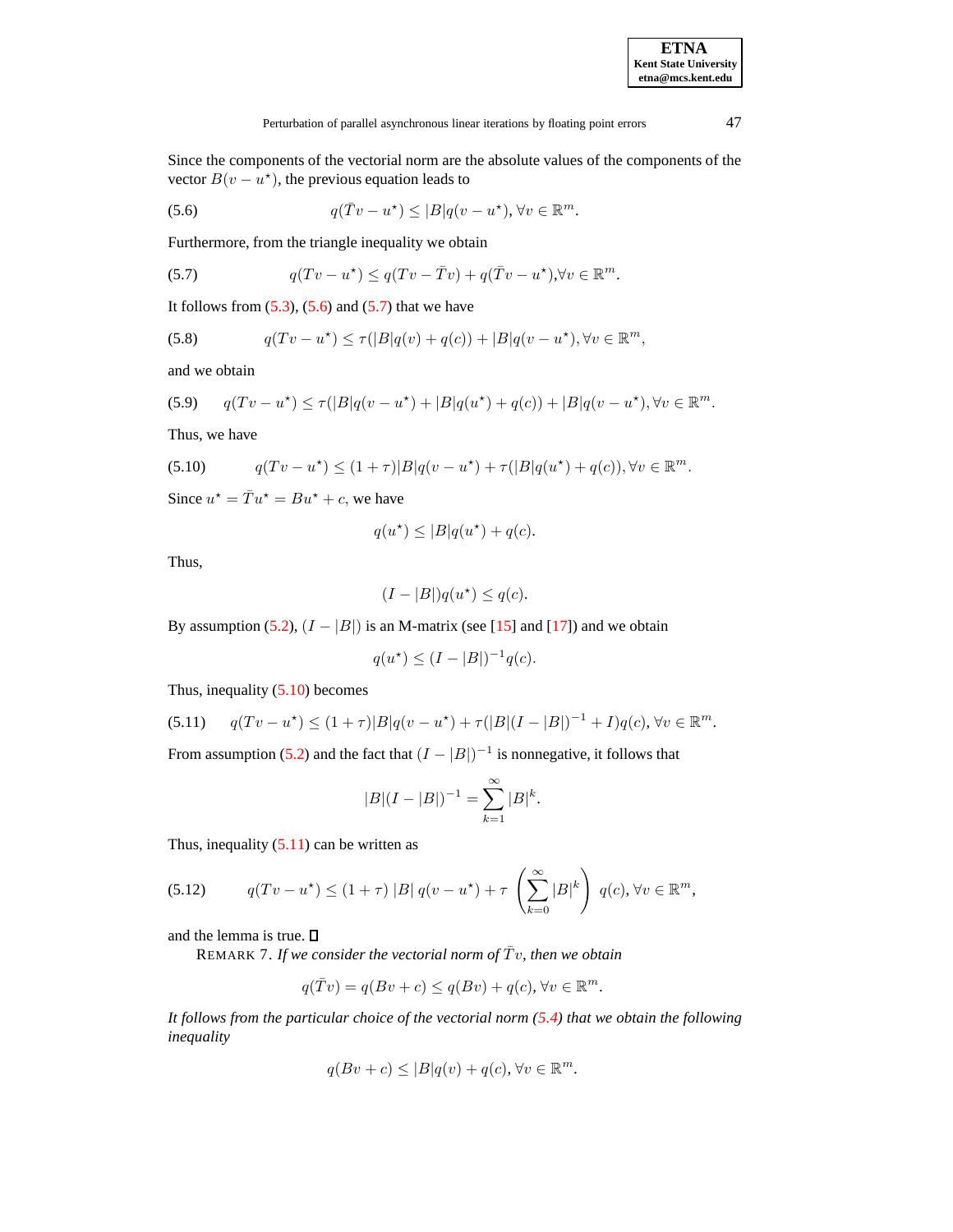*So [\(5.3\)](#page-8-2) is the vectorial analogue of assumption [\(2.12\)](#page-3-2). In the sequel, we will show that assumption [\(5.3\)](#page-8-2) is satisfied and is sufficient in order to study roundoff errors in the case of parallel asynchronous linear iterations.*

<span id="page-10-0"></span>Let us assume that the matrix  $B$  satisfies assumption  $(5.2)$ . Then there exists

(5.13) 
$$
\lambda \in [\rho(|B|), \rho(|B|) + \epsilon] \subset [0, 1],
$$

and similar to  $(4.1)$  there also exists a strictly positive vector  $e$ , such that

<span id="page-10-1"></span>
$$
(5.14) \t\t |B|e \leq \lambda e,
$$

thus,

(5.15) 
$$
||B||_{e,\infty} = ||B||_{e,\infty} \leq \lambda,
$$

where  $\mathbb{R}^m$  is endowed with the weighted maximum norm [\(4.3\)](#page-5-0), and [\(5.13\)](#page-10-0) to [\(5.15\)](#page-10-1) follow from Proposition 4.3 in which we take  $p = \infty$  and B is replaced by |B|. We can deduce from Lemma 5.1 the following result.

<span id="page-10-2"></span>PROPOSITION 5.2. *Assume that the space* R <sup>m</sup> *is normed by the weighted maximum norm [\(4.3\)](#page-5-0). Let* B *be a matrix such that assumption [\(5.2\)](#page-8-3) is satisfied. Assume also that [\(5.3\)](#page-8-2) is satisfied. Moreover suppose that*

$$
\tau < \frac{1-\lambda}{\lambda}.
$$

*Then, the associated fixed point mapping* T *is a-contracting, with respect to the weighted maximum norm* [\(4.3\)](#page-5-0) with contraction constant  $l = (1 + \tau)\lambda$  *and approximation constant* 

$$
\theta_{\star} = \left(\frac{\tau}{1-\lambda}\right) ||c||_{e,\infty}.
$$

*Proof.* Let y, x and z be three strictly positive vectors of dimension m, and d a real positive number such that

$$
y \le d|B|x+z.
$$

Then, for a given monotone scalar norm || . ||, we can obtain

$$
||y|| \le ||d|B|x+z|| \le d||B||||x||+||z||,
$$

where  $||B||$  is the subordinate matrix norm of B associated with the scalar norm  $|| \cdot ||$ . In particular, we have

$$
||y||_{e,\infty} \le ||d||B||x+z||_{e,\infty} \le d||B||_{e,\infty}||x||_{e,\infty} + ||z||_{e,\infty}.
$$

Applying the previous inequalities to  $(5.5)$  we obtain

$$
||Tv - u^*||_{e,\infty} \le (1+\tau) ||B||_{e,\infty} ||v - u^*||_{e,\infty} + \tau \left(\sum_{k=0}^{\infty} ||B||_{e,\infty}^k\right) ||c||_{e,\infty}, \forall v \in \mathbb{R}^m,
$$

and it follows from the considered assumptions that

$$
||Tv - u^*||_{e,\infty} \leq (1+\tau)\lambda ||v - u^*||_{e,\infty} + \tau \left(\sum_{k=0}^{\infty} \lambda^k\right) ||c||_{e,\infty}, \forall v \in \mathbb{R}^m,
$$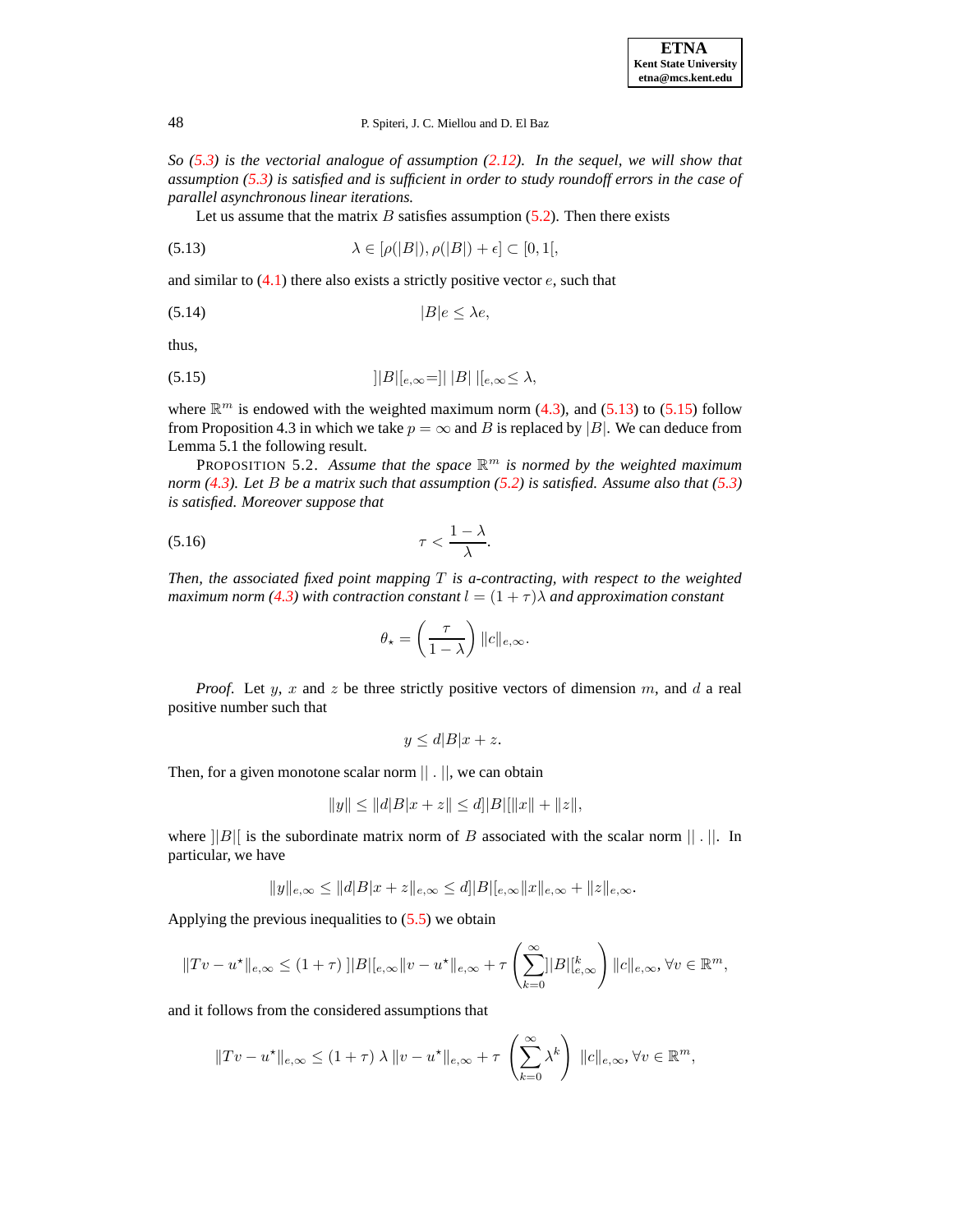Perturbation of parallel asynchronous linear iterations by floating point errors 49

and we obtain the following inequality

$$
||Tv - u^*||_{e,\infty} \le (1+\tau)\lambda ||v - u^*||_{e,\infty} + \frac{\tau}{1-\lambda} ||c||_{e,\infty}, \forall v \in \mathbb{R}^m,
$$

and the linear fixed point mapping is a-contracting. Thus, the proof is complete.  $\Box$ According to the results recalled in section 3, we can easily derive the following result

COROLLARY 5.3. *If assumptions [\(5.2\)](#page-8-3) and [\(5.13\)](#page-10-0) to [\(5.15\)](#page-10-1) hold, the parallel asynchronous iteration [\(3.1\)](#page-4-2) associated with* T*, produces a sequence of iterates* {u <sup>n</sup>} *such that*  $a(\lbrace u^n \rbrace) \subset B_E\left(u^\star; \frac{\theta_\star}{1-\lambda}\right).$ 

*Proof.* We use the result of Theorem 3.1 and Corollary 3.2, where according to [\(5.16\)](#page-10-2), assumption [\(2.15\)](#page-3-3) is satisfied.  $\square$ 

COROLLARY 5.4. *Consider the parallel asynchronous linear fixed point method [\(3.1\)](#page-4-2). Under the assumptions of Theorem 3.1 and Corollary 3.2, the limit of subsequences of*  $\{u^n\}$ *produced by the parallel asynchronous iteration belongs to the ball*  $B_E\left(u^{\star};\frac{\theta_*}{1-\lambda}\right)$ *, where, according to* [\(2.15\)](#page-3-3),  $(1 + \tau)\lambda < 1$  *and*  $\theta_{\star} = \left(\frac{\tau}{1 - \lambda}\right) ||c||_{e,\infty}$ .

REMARK 8. *Inequality [\(5.5\)](#page-8-5) clearly shows an approximate contraction property with respect to the vectorial norm*  $q(.)$  *defined by*  $(5.4)$ *. The result of Proposition* 5.2 *shows that if [\(5.5\)](#page-8-5) is satisfied, then the property of approximate contraction is satisfied for the weighted maximum norm, which extends a result of J.C. Miellou valid only in the case of classical contraction (see [\[12\]](#page-16-9)).*

REMARK 9. *According to the results of section 4 (see in particular Corollary 4.4), the number*  $\lambda$  *will be chosen in the sequel as follows: if*  $|B|$  *is an irreducible matrix, then*  $\lambda \equiv l = \rho(|B|)$  *and if*  $|B|$  *is a reducible matrix then*  $\lambda = \rho(|B|) + \epsilon$ .

REMARK 10. *We consider now the successive approximation method. If the assumptions of Proposition 5.2 hold, then according to the result of Lemma 4.2, we can obtain in a similar way the analogue of the previous a-contraction property for the linear fixed point mapping, in the space*  $\mathbb{R}^m$  *normed by the p-norm* [\(4.2\)](#page-5-1) *for all*  $p \in [1, \infty],$ 

$$
||Tv - u^*||_{ee^*,p} \le (1+\tau) \lambda ||v - u^*||_{ee^*,p} + \frac{\tau}{1-\lambda} ||c||_{ee^*,p}.
$$

*For all*  $p \in [1, \infty]$ *, the approximation constant related to the perturbation of the fixed point mapping is given by*

$$
\theta_{\star} = \left(\frac{\tau}{1-\lambda}\right) \, \|c\|_{ee^{\star},p}, \forall p \in [1,\infty[.
$$

*If we consider now the successive approximation method [\(2.8\)](#page-2-0) described in section 2, then under the assumptions of Theorem 2.5, the limit of subsequences of* {u <sup>n</sup>} *produced by the* iteration [\(2.8\)](#page-2-0) belongs to the ball  $B_E\left(u^\star;\frac{\theta_\star}{1-l}\right)$  .

REMARK 11. *According to the result of Proposition 5.2 and Remarks 6 and 10, we have obtained for the affine mapping* T*, the property of a-contraction in* R <sup>m</sup> *normed by*  $\Vert \cdot \Vert_{ee^{\star},p}$ , $\forall p \in [1,\infty]$ .

**6. Application to roundoff errors in the case of parallel asynchronous linear iterations.** It is well known that arithmetic operations are affected by roundoff errors when calculations are performed on a computer. According to the books of N.J. Higham (see [\[9\]](#page-16-1)) and G.H. Golub and C.F. Van Loan (see  $[10]$ ), it is possible to define the  $fl$  operator which satisfy  $fl(x) = x(1+\epsilon)$ ,  $|\epsilon| \leq \chi$ , where  $\chi$  is defined by  $\chi = \frac{1}{2}\hat{b}^{1-s}$ , in the case of rounding and  $\chi = \hat{b}^{1-s}$ , in the case of chopping, where  $\hat{b}$  denotes the base and s the precision. Let g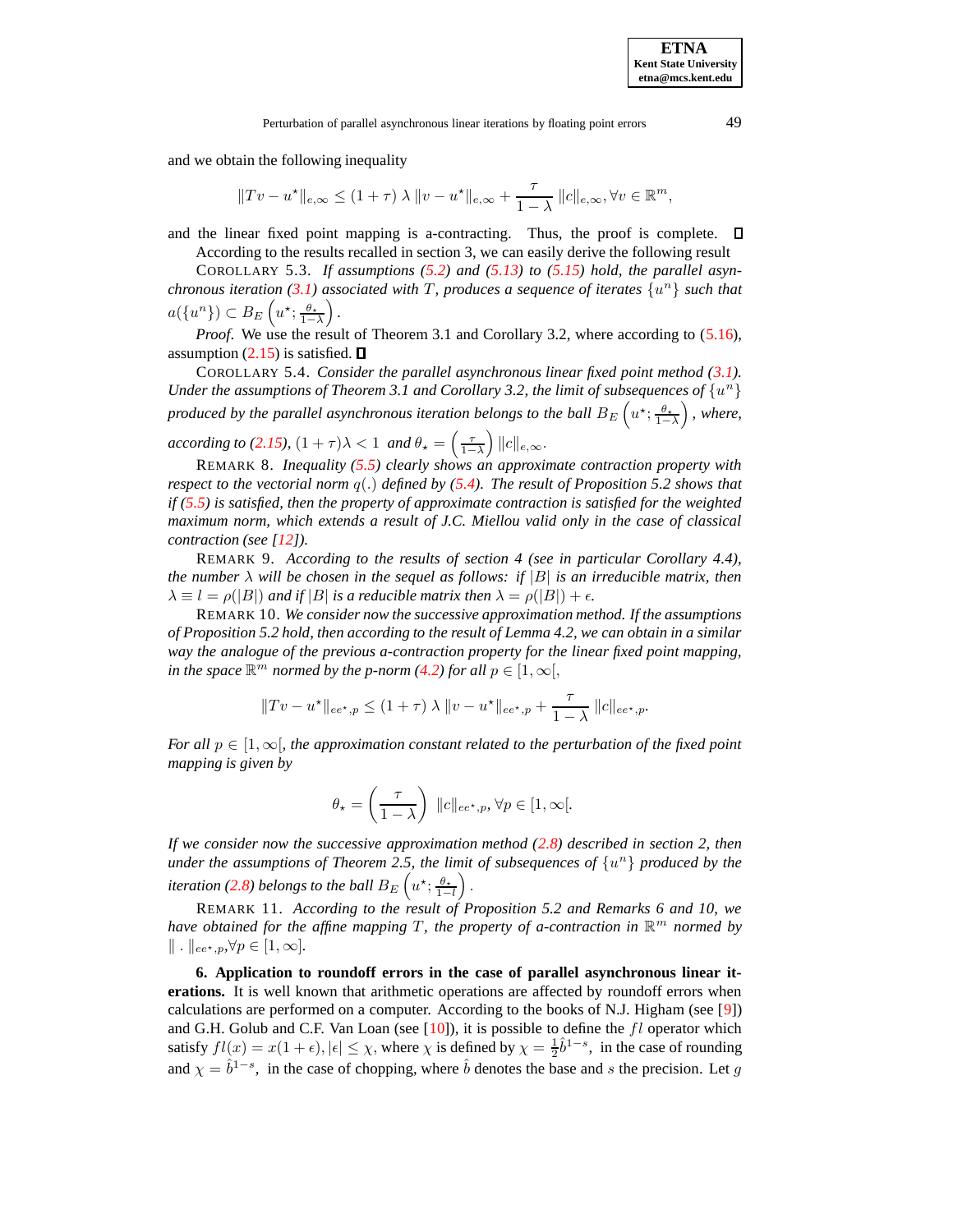and  $h$  be any two floating point numbers and let  $op$  denote any of the four basic arithmetic operations. Then in the model of floating point arithmetic defined by N.J. Higham (see [\[9\]](#page-16-1)) and G.H. Golub and C.F. Van Loan (see [\[10\]](#page-16-2)), it is assumed that the computed version of g op h is given by  $fl(g \, op \, h)$ . It follows that

$$
fl(g\ op\ h)=(g\ op\ h)(1+\epsilon),|\epsilon|\leq\chi.
$$

Thus

$$
\frac{|fl(g\ op\ h)-(g\ op\ h)|}{|g\ op\ h|}\leq \chi,\ \text{if}\ g\ op\ h\neq 0,
$$

which shows that the relative error associated with individual arithmetic operations is small.

Consider now the parallel asynchronous linear iteration  $(3.1)$  associated with the exact mapping  $\bar{T}$  defined by [\(5.1\)](#page-8-6). Note that the components of vector  $u^n$  are obtained by making m dot products of vectors from  $\mathbb{R}^{m+1}$ . Let y and x be two vectors of  $\mathbb{R}^{m+1}$ ; it was established by G.H. Golub and C.F. Van Loan (see  $[10]$ ) and also by N.J. Higham (see  $[9]$ ) that there exists a positive number  $\mu = 1.0101$  such that

$$
|fl(x^ty) - x^ty| \le \mu (m+1) \chi q(x)^t q(y),
$$

where  $q(.)$  is the vectorial norm defined by [\(5.4\)](#page-8-4).

By applying the previous result to the case considered in this paper, we finally obtain the following inequality

$$
|(\bar{T}u)_i - (Tu)_i| = \left| \sum_{j=1}^m b_{ij} u_j + c_i - fl \left( \sum_{j=1}^m b_{ij} u_j + c_i \right) \right| \le \mu(m+1) \chi \left( \sum_{j=1}^m |b_{ij}| |u_j| + |c_i| \right)
$$

<span id="page-12-0"></span>which leads to

(6.1) 
$$
q(\bar{T}u - Tu) \le \mu (m+1) \chi (|B| q(u) + q(c)),
$$

and assumption [\(5.3\)](#page-8-2) is well verified, with  $\tau = \mu(m+1)\chi$ ; thus, if the approximation constant  $l = (1 + \mu(m + 1)\chi)\lambda$  is strictly less than one, the result of Corollary 5.3 holds.

REMARK 12. *The previous estimate depends on* m, *the dimension of the system to be solved. If the system is a large scale system, then the number*  $\tau = \mu(m + 1)\chi$  *can be considerably large. In the case of a sparse matrix, it is possible to improve the above estimation* by replacing the term  $(m + 1)$  by the maximum number of nonzero elements in a *row of the matrix* B*, denoted by* t*, and we obtain*

$$
q(\overline{T}u - Tu) \leq \mu (t+1) \chi (|B| q(u) + q(c)).
$$

We refer to [\[14\]](#page-16-17) for a study of some stopping criteria, forward and backward errors with respect to roundoff errors of fixed point methods including

- the specific case of the successive approximation method considered in the topological context of a large familly of  $p$ -norms  $(4.2)$ ,

- the general situation of asynchronous iterations by using weighted maximum norm [\(4.3\)](#page-5-0).

**7. Examples.** We present in this section two simple examples which illustrate the present study.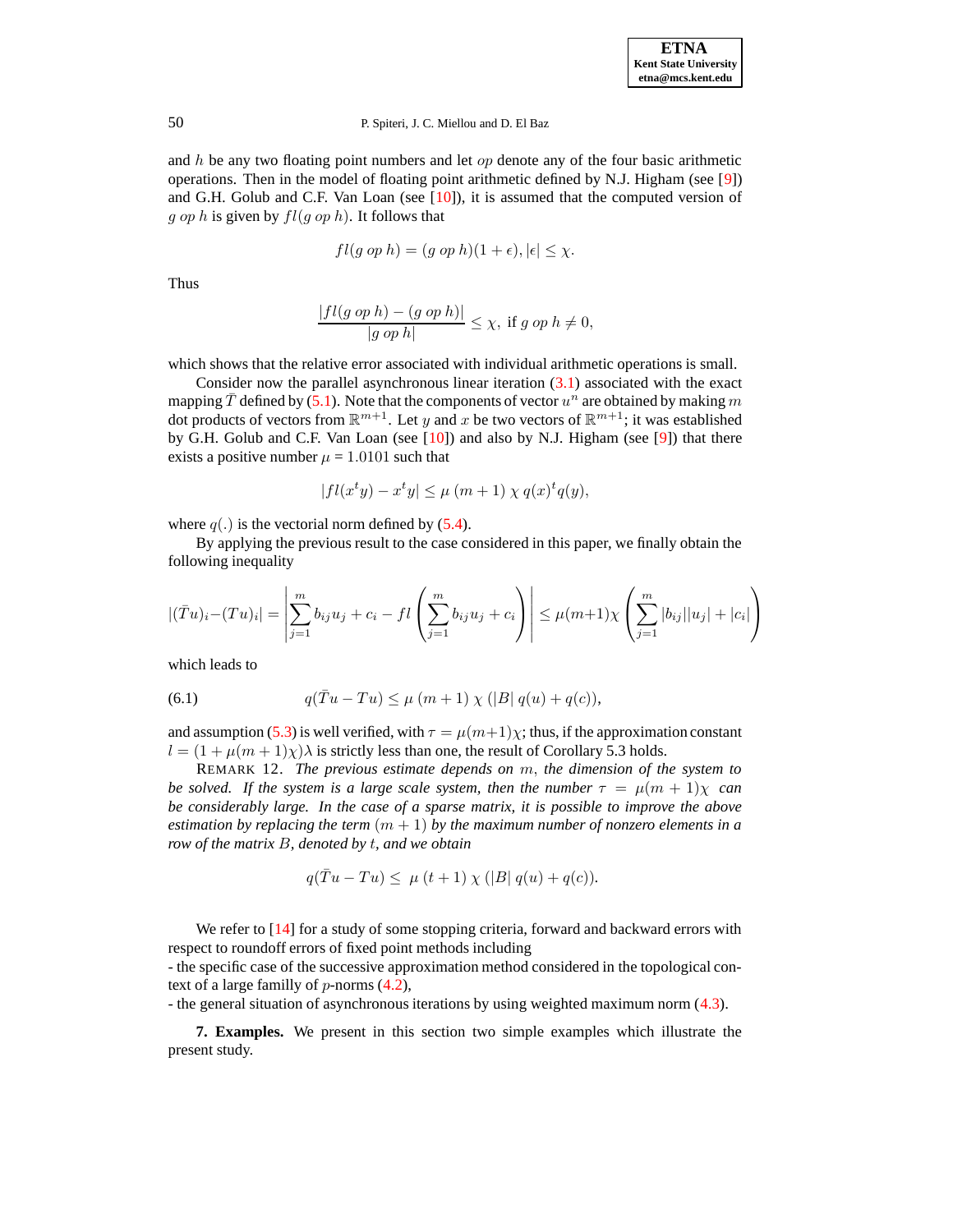**7.1. Example 1.** Consider a strictly positive vector  $e \in \mathbb{R}^m$  with components  $e_i$  $0, \forall i = 1, ..., m$ . Note that with the convention  $e_{m+1} = e_1$ , we have

(7.1) 
$$
\prod_{i=1}^{m} \frac{e_i}{e_{i+1}} = 1;
$$

consider also two matrices  $B_1$  and  $B_2$  defined by

<span id="page-13-0"></span>
$$
B_1 = \begin{vmatrix} 0 & b_{1,2}^1 & 0 & 0 & \dots & 0 \\ 0 & 0 & b_{2,3}^1 & 0 & \dots & 0 \\ \vdots & 0 & \ddots & \ddots & \ddots & \vdots \\ 0 & 0 & \ddots & \ddots & 0 & 0 \\ 0 & 0 & \ddots & 0 & 0 & b_{m-1,m}^1 \\ b_{m,1}^1 & 0 & \dots & 0 & 0 & 0 \end{vmatrix},
$$

$$
B_2 = \begin{vmatrix} 0 & 0 & 0 & 0 & \dots & b_{1,m}^2 \\ b_{2,1}^2 & 0 & 0 & 0 & \dots & 0 \\ 0 & b_{3,2}^2 & \ddots & \ddots & \ddots & 0 \\ \vdots & 0 & \ddots & \ddots & \ddots & \vdots \\ 0 & 0 & \dots & 0 & b_{m,m-1}^2 & 0 \end{vmatrix},
$$

the entries of which are defined by

<span id="page-13-1"></span>
$$
b^1_{i,i+1}=\frac{e_i}{e_{i+1}}, b^1_{m,1}=\frac{e_m}{e_1}, b^2_{i,i-1}=\frac{e_i}{e_{i-1}} \text{ and } b^2_{1,m}=\frac{e_1}{e_m}.
$$

Note that it can be easily verified that

$$
(7.2) \t\t B_1e = e \text{ and } B_2e = e.
$$

Thus, according to [\(7.1\)](#page-13-0), the eigenvalues of the matrices  $B_1$  and  $B_2$  satisfy

$$
(\lambda_i)^m - 1 = 0, \forall i = 1, 2.
$$

Then, according to  $(7.2)$ , their spectral radii are equal to one.

Consider now the matrix B, which is a linear combination of the matrices  $B_1$  and  $B_2$ , such that

$$
B = \rho_1 B_1 + \rho_2 B_2, \rho_1 > 0 \text{ and } \rho_2 > 0,
$$

then the matrix B is a non-negative irreducible matrix. Assume also that  $1 > \rho_1 >> \rho_2$ ; thus  $\rho_1B_1$ ,  $\rho_2B_2$ , respectively, correspond to the strong and weak weights, respectively, arising in the matrix  $B$ ; assume also that

(7.3) 
$$
\rho = \rho_1 + \rho_2 < 1.
$$

Thus, according to  $(7.2)$ , we obtain easily

$$
Be = (\rho_1 + \rho_2)e.
$$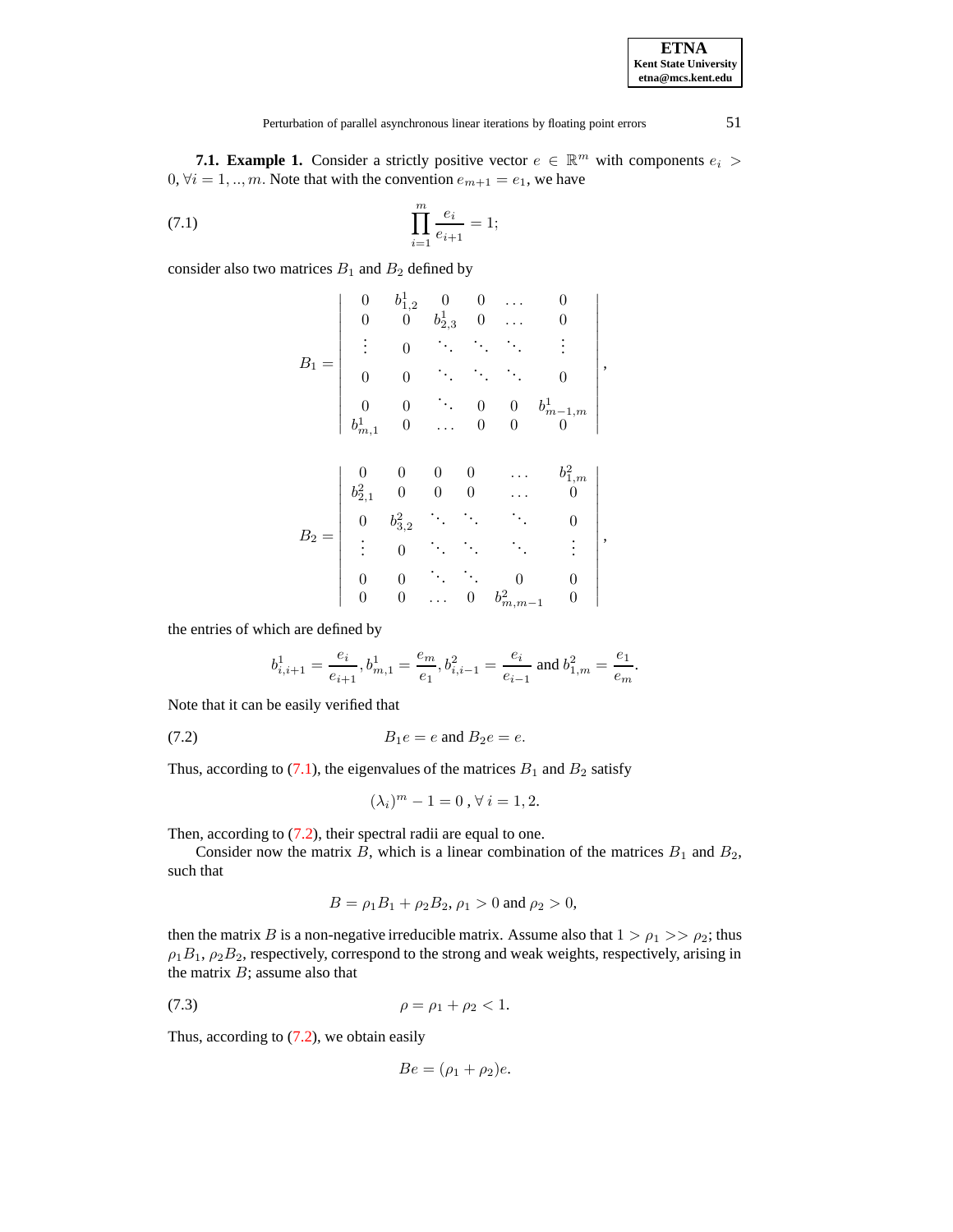<span id="page-14-0"></span>Consider now the solution of the following fixed point problem

$$
(7.4) \t\t u^* = Bu^* + c,
$$

where c is a vector of  $\mathbb{R}^m$ .

REMARK 13. *Note that, if we consider the numerical solution of a 1-dimensional convection-diffusion problem with periodic boundary conditions, which are defined by*

$$
\begin{cases}\n-\epsilon \frac{d}{dx}(a(x)\frac{du}{dx}) + b(x)\frac{du}{dx} + q(x)u = f, \text{ everywhere in } \Omega = ]0,1[, \\
u(0) = u(1), \frac{du(0)}{dx} = \frac{du(1)}{dx},\n\end{cases}
$$

*with*  $q(x) > \bar{q} > 0$ ,  $\epsilon > 0$ , *then we can obtain a discretization matrix with the same shape as the matrix* B*. If furthermore the convection is dominant, then we can obtain a situation where strong and weak weights occur in the solution of a fixed point problem of the kind [\(7.4\)](#page-14-0).*

In order to solve the equation  $(7.4)$  consider a sequential chaotic algorithm (see [\[12\]](#page-16-9)) where the strong and the weak weights are taken into account alternatively; more precisely, starting from  $u^0$ ,  $\nu$  iterations are carried out in order to solve the fixed point equation

(7.5) 
$$
u^{n+1} = \rho_1 B_1 u^n + \bar{c},
$$

where  $\nu$  is a given integer and  $\bar{c} = \rho_2 B_2 u^0 + c$ . So after  $\nu$  chaotic iterations of algorithm [\(7.5\)](#page-14-1), we obtain easily the following estimation

<span id="page-14-4"></span><span id="page-14-2"></span><span id="page-14-1"></span>
$$
||u^{\nu}-u^*||_{e,\infty}\leq \left(\rho_1^{\nu}+\rho_2\frac{1-\rho_1^{\nu}}{1-\rho_1}\right)||u^0-u^*||_{e,\infty}.
$$

Note that the previous inequality, corresponds to an approximate contraction property. Then, starting from  $u^{\nu}$ , only one classical successive approximation iteration is then performed for the global fixed point iteration, and we obtain for this chaotic algorithm

$$
(7.6) \t ||u^{\nu+1} - u^*||_{e,\infty} \le (\rho_1 + \rho_2) \left(\rho_1^{\nu} + \rho_2 \frac{1 - \rho_1^{\nu}}{1 - \rho_1}\right) ||u^0 - u^*||_{e,\infty}.
$$

Then, starting from  $u^{\nu+1}$ , we repeat the chaotic algorithm [\(7.5\)](#page-14-1)  $\nu$  times followed by only one global iteration.

If we compare now, the previous iteration scheme to the classical successive approximation scheme for a similar computational cost (i.e. for  $(\frac{v}{2} + 1)$  complete successive approximation iterations) the estimation  $(7.6)$  must be compared to

(7.7) 
$$
||u^{\frac{\nu}{2}} - u^*||_{e,\infty} \le (\rho_1 + \rho_2)^{\frac{\nu}{2} + 1}||u^0 - u^*||_{e,\infty}.
$$

Then, the chaotic algorithm will perform better, if the following inequality is satisfied

(7.8) 
$$
\left(\rho_1^{\nu} + \rho_2 \frac{1-\rho_1^{\nu}}{1-\rho_1}\right) < (\rho_1 + \rho_2)^{\frac{\nu}{2}}.
$$

<span id="page-14-3"></span>For convenient values of  $\nu$ , it can be verified that the previous inequality is satisfied. Moreover it can be noted that

(7.9) 
$$
\lim_{\nu \to \infty} (\rho_1 + \rho_2)^{\frac{\nu}{2}} = 0 \text{ and } \lim_{\nu \to \infty} \left( \rho_1^{\nu} + \rho_2 \frac{1 - \rho_1^{\nu}}{1 - \rho_1} \right) = \frac{\rho_2}{1 - \rho_1}.
$$

So the curves  $\nu \to v1(\nu) = \left(\rho_1^{\nu} + \rho_2 \frac{1-\rho_1^{\nu}}{1-\rho_1}\right)$  and  $\nu \to v2(\nu) = (\rho_1 + \rho_2)^{\frac{\nu}{2}}$  meet for only one value of  $\nu$ . Indeed it can be verified that the curve  $\nu \rightarrow v2(\nu)$  is strictly decreasing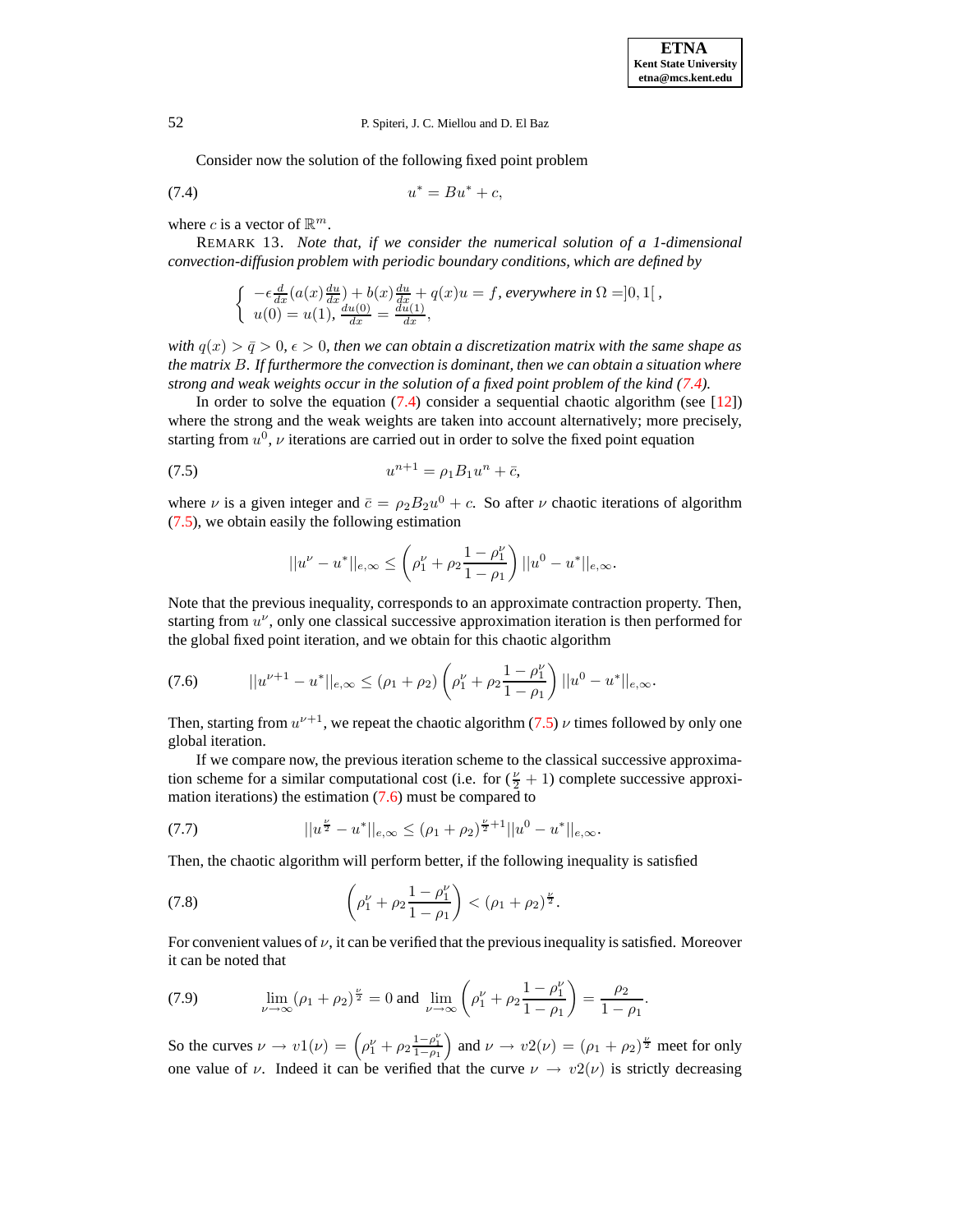Perturbation of parallel asynchronous linear iterations by floating point errors 53

TABLE 7.1  $\nu_{max}$  *as a function of*  $\rho_1$ 

| $\rho_1$ | $\nu_{max}$ | ρ1   | $\nu_{max}$ |
|----------|-------------|------|-------------|
| 0.9      | 47          | 0.4  | q           |
| 0.8      | 28          | 0.3  |             |
| 0.7      | 19          | 0.2  | 5           |
| 0.6      | 14          | 0.1  |             |
| 0.5      |             | 0.05 | 3           |

and the curve  $\nu \rightarrow v_1(\nu)$  is not increasing; moreover for very small values of  $\nu$  we have  $v1(\nu) < v2(\nu)$  and [\(7.9\)](#page-14-3) is valid (for more details the reader is referred to figures 1 and 2 of Appendix). More precisely, Table 7.1 shows the maximum value of  $\nu$ , denoted by  $\nu_{max}$ , for which the inequality [\(7.8\)](#page-14-4) is satisfied as a function of  $\rho_1$ ,  $\rho_2$  being fixed to  $\rho_2 = 0.01$ . The previous experimentation shows that the greater the value of  $\rho_1$ , the larger the maximal value of  $\nu_{max}$ .

Then, according to the results of Proposition 5.2 and  $(6.1)$ , when the above chaotic context is satisfied, the iterate vector is localized in a ball of center  $u^*$  and of radius  $\delta_*$ , where

$$
\delta_* = \frac{\mu(m+1)\chi}{(1-\rho_1-\rho_2)(1-(1+\mu(m+1)\chi)(\rho_1+\rho_2))}||c||_{e,\infty},
$$

and

$$
u^{n} \in B_{E}\left(u^{*}; \frac{\tau}{(1-\rho_{1}-\rho_{2})(1-(1+\tau)(\rho_{1}+\rho_{2}))}||c||_{e,\infty}\right),\,
$$

where  $\tau = \mu(m + 1)\chi$ , and  $\mu = 1.0101$  according to [\[9\]](#page-16-1).

**7.2. Example 2.** Consider the 3x3 nonnegative matrix defined by

$$
B = \begin{vmatrix} 0 & 0 & b \\ c & 0 & 0 \\ 0 & d & 0 \end{vmatrix},
$$

where  $b, c, d$  are three positive numbers. Note that this case corresponds to a particular case of the matrix  $B_2$  considered in the previous example. After simple calculations, we can compute the spectral radius of the matrix  $B$  to be

<span id="page-15-0"></span>
$$
\rho(B) = \sqrt[3]{bcd}.
$$

Note that the above matrix is nonnormal, because

(7.10) 
$$
BBt - BtB = Diag(b2 - c2, c2 - d2, d2 - b2);
$$

so, in this case such a matrix can display a signifiant amount of spectral instability in finite precision computation even if  $\rho(B) < 1$  (see [\[4\]](#page-16-12)).

By choosing, for example,  $b = 1$ ,  $d = \epsilon$  and  $c = \frac{1}{2\epsilon}$ , we obtain

$$
\rho(B) = \frac{1}{\sqrt[3]{2}} < 1;
$$

furthermore

$$
e_1 = \sqrt[3]{2} e_3, e_2 = \frac{e_3}{\epsilon \sqrt[3]{2}},
$$

**ETNA Kent State University etna@mcs.kent.edu**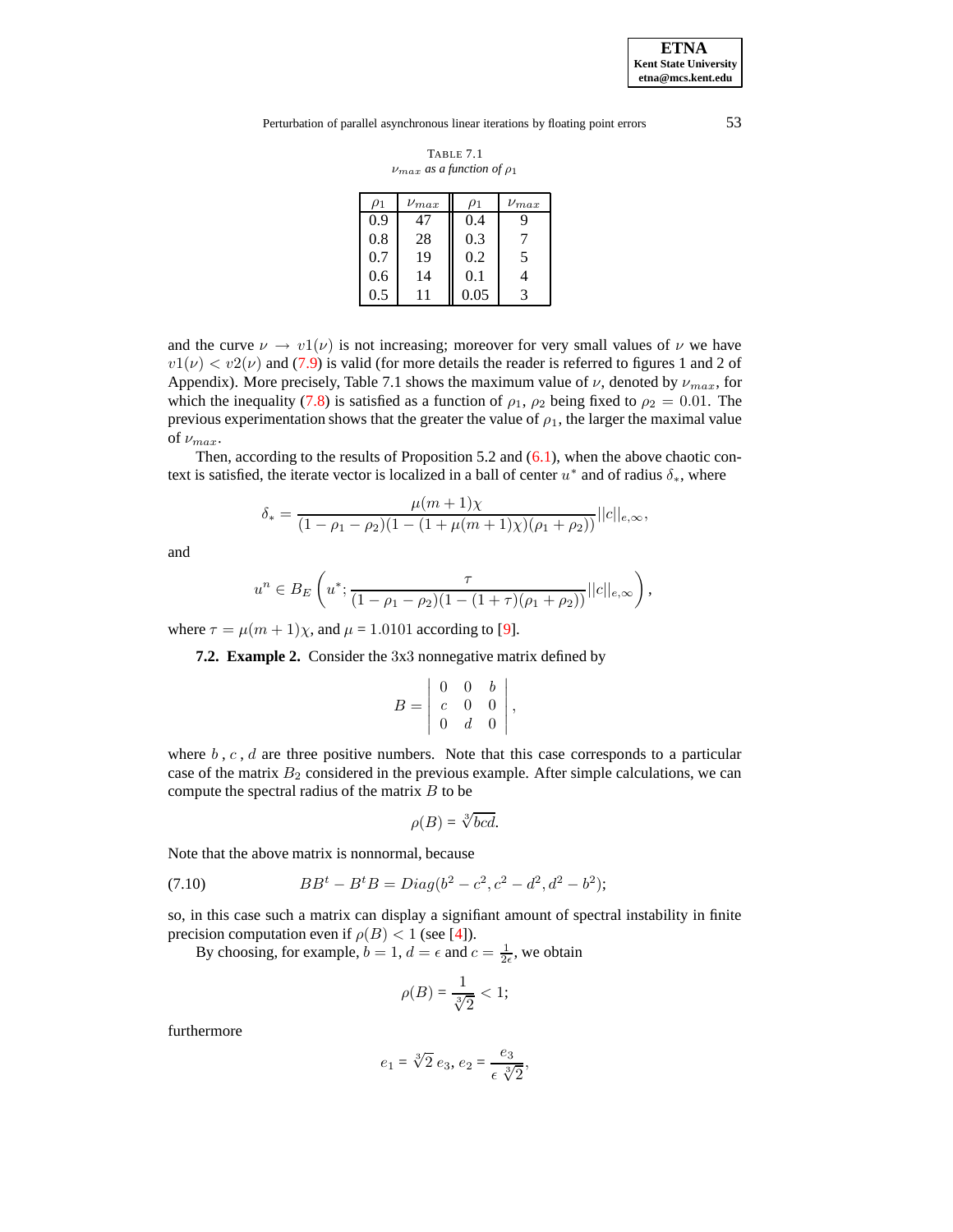and

$$
e_1^* = \sqrt[3]{2} e_3^*, e_2^* = \frac{\epsilon e_3^*}{\sqrt[3]{2}}.
$$

Thus,  $||x||_{e,\infty}$  and  $||x||_{ee^*,p}$  can be easily computed for every x and for every  $p \in [1,\infty]$ . Consequently, according to the previous results, the mapping  $Tu = Bu + c$  is approximately contracting, and the sequence  $\{u^n\}$ ,  $n \in \mathbb{N}$  is such that

$$
u^{n} \in B_{E}\left(u^{\star}; \frac{\tau}{(1-\lambda)(1-(1+\tau)\lambda)}||c||_{ee^{\star},p}\right), \forall p \in [1, \infty], \forall n \in \mathbb{N},
$$

where  $\tau$  and  $\mu$  are previously defined.

According to [\(7.10\)](#page-15-0), for small values of  $\epsilon$ , this case corresponds to a property of high nonnormality of the matrix  $B$ , for which all our results apply in the topological framework of the weighted norms used, provided that we stay outside of underflow or overflow situations.

**Acknowledgments.** The authors wish to thank the referee for his helpful comments and suggestions.

#### **REFERENCES**

- <span id="page-16-13"></span><span id="page-16-7"></span>[1] G. BAUDET, *Asynchronous iterative methods for multiprocessors*, J. Assoc. Comput. Mach., 25 (1978), no. 2, pp. 226–244.
- [2] D. P. BERTSEKAS AND J. N. TSITSIKLIS,*Parallel and distributed computation: numerical methods*, Prentice Hall, Englewood Cliffs, N.J., 1987.
- <span id="page-16-12"></span><span id="page-16-0"></span>[3] F. CHAITIN-CHATELIN AND V. FRAYSSE, *Lectures on finite precision computations*, SIAM Publications, Philadelphia, PA., 1996.
- [4] F. CHAITIN-CHATELIN AND S. GRATTON, *Convergence in finite precision of successive iteration methods under high nonnormality*, BIT, 36 (1996), no. 3, pp. 455–469.
- <span id="page-16-8"></span>[5] D. CHAZAN AND W. MIRANKER, *Chaotic relaxation*, Linear Algebra Appl., 2 (1969), pp. 199–222.
- <span id="page-16-15"></span><span id="page-16-11"></span>[6] M. N. EL TARAZI, *Some convergence results for asynchronous algorithms*, Numer. Math., 39 (1982), no. 3, pp. 325–340.
- [7] A. FROMMER, H. SCHWANDT AND D. SZYLD, *Asynchronous weighted additive Schwarz methods*, Electron. Trans. Numer. Anal., 5 (1997), June, pp. 48-61.
- <span id="page-16-14"></span>[8] A. FROMMER AND D. SZYLD, *On asynchronous iterations*, Numerical Analysis 2000, Vol. III. Linear Algebra. J. Comput. Appl. Math., 123 (2000), no. 1-2, pp. 201–216.
- [9] N. J. HIGHAM, *Accuracy and stability of numerical algorithms*, SIAM Publications, Philadelphia, PA., 1996.
- <span id="page-16-2"></span><span id="page-16-1"></span>[10] G. H. GOLUB AND C. F. VAN LOAN, *Matrix Computations*, Second ed., The Johns Hopkins University Press, Baltimore, MD, 1989.
- <span id="page-16-4"></span>[11] M. A. KRASNOSEL'SKII, G. M. VAINIKKO, P. P. ZABREIKO, YA. B. RUTITSKII AND V. YA. STETSENKO, *Approximate solution of operator equations*, Wolters-Noordhoff Publishing, Groningen, 1972.
- <span id="page-16-9"></span><span id="page-16-6"></span>[12] J. C. MIELLOU, *Iter´ ations chaotiques* a` *retards*, RAIRO, R1 (1975), pp. 55–82.
- [13] J. C. MIELLOU, P. CORTEY-DUMONT AND M. BOULBRACHEˆ NE , *Perturbation of fixed point iterative methods*, Advances in Parallel Computing, I (1990), pp. 81–122.
- <span id="page-16-17"></span>[14] J. C. MIELLOU, P. SPITERI AND D. EL BAZ, *Perturbation of fixed point methods by round off errors : stopping criteria, forward and backward errors*, Preprint of the University of Franche - Comte,´ 2002.
- <span id="page-16-5"></span>[15] J. ORTEGA AND W. C. RHEINBOLDT, *Iterative solution of non linear equations in several variables*, Academic Press, 1970.
- <span id="page-16-10"></span>[16] H. H. SCHAEFER, *Banach lattices and positive operators*, Springer Verlag, New York - Heidelberg - Berlin, 1974.
- <span id="page-16-16"></span><span id="page-16-3"></span>[17] R. S. VARGA, *Matrix iterative analysis*, Springer Verlag, 2000.
- [18] J. H. WILKINSON, *Rounding errors in algebraic processes*, Prentice-hall, Englewood Cliffs, NJ., 1963.